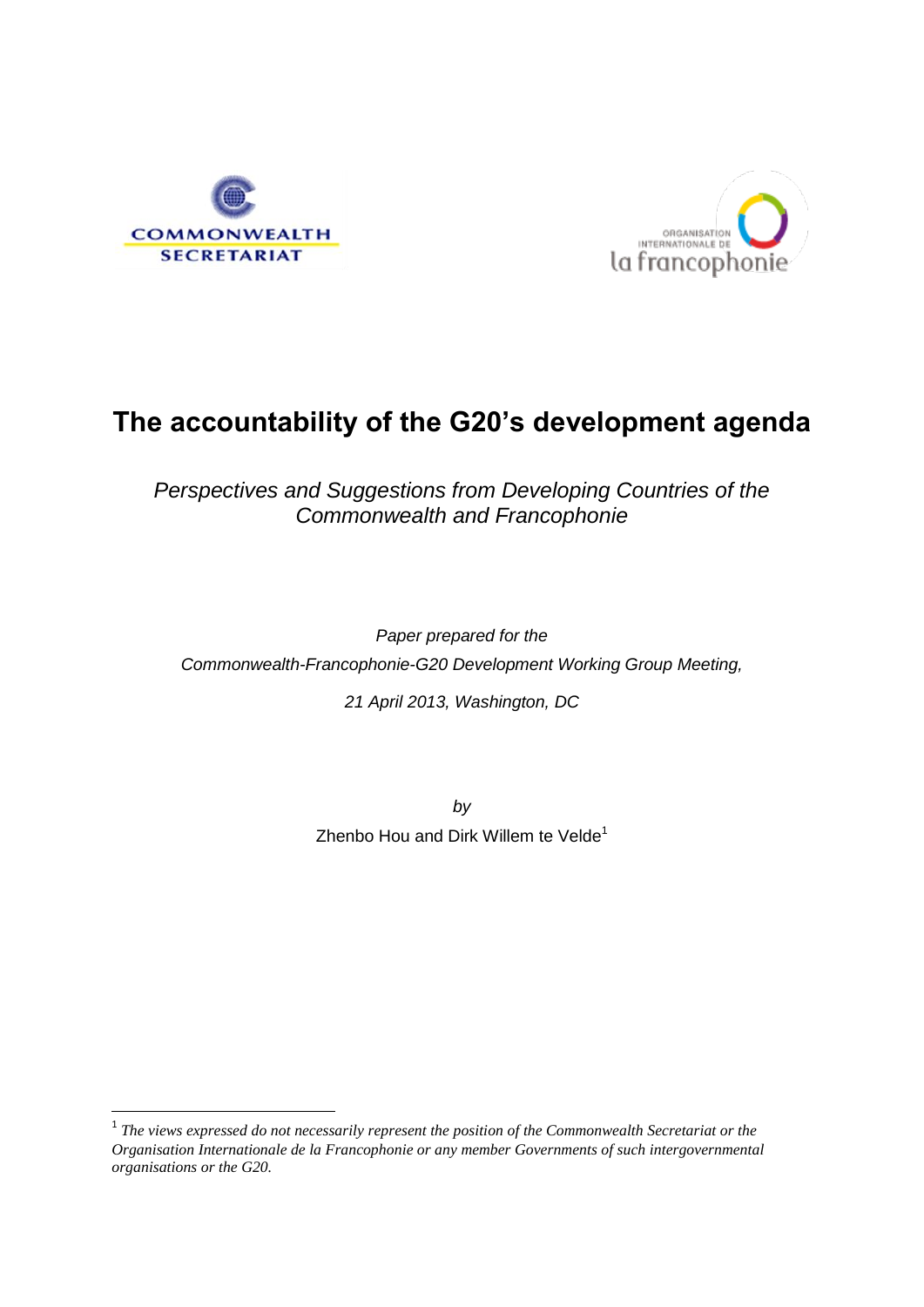#### <span id="page-1-0"></span>**Executive Summary**

The Commonwealth and Organisation Internationale de la Francophonie, representing more than 90 countries and 2.5 billion people, have built up a growing relationship with the G20). The Commonwealth contributes to the G20 development agenda through analytical papers and through the sharing of experiences and interests. At the same time, the G20 DWG has the opportunity to share their agenda and discuss commitments with the Commonwealth and Francophonie (CF) countries. This mutual accountability helps to make the G20's development agenda more relevant for those developing countries it aims to support, and developing countries will be more empowered to implement G20 initiatives.

The G20's development agenda is based on the Seoul consensus of 2010, which includes the Multi-Year Action Plan (growth related actions in 9 pillars) and a set of principles. One principle states: "Implementation of G20 action on development should be monitored through an adequate accountability framework." However, until late last year, very little progress has been made on this. The DWG aspires to prepare a G20 Development Working Group Accountability Report to be endorsed by the Leaders at the G20 Summit in September 2013. The scope of G20 presidency-led accountability report is likely to centre on (i) the Seoul Development consensus consisting of the Multi-Year Action Plan (MYAP) and G20 Development Principles; (ii) a review of the G20 development commitments (the MYAP and inclusive green growth as an additional issue) and outreach activities; and (iii) conclusions and ways forward. The accountability report is unlikely to address *all* G20 commitments which might possibly affect development, although this might be something for the future.

It is possible to examine *compliance* of G20 development commitments, although it can be difficult to do this with hindsight. It is even more difficult to examine *impact* of G20 commitments in the countries the G20 aims to support. There is no formal feedback or accountability mechanism. A lot of progress has been made in several pillars such as trade, infrastructure, and food security and other areas. The G20 has initiated pilot studies directly benefiting countries such as Bangladesh, Benin, Cambodia, Dominican Republic, Ghana, Haiti, Indonesia Kenya, Laos, Malawi, Mongolia, Mozambique, Nigeria, Uganda and Zambia. Several CF recommendations from past G20-Commonweath dialogue have been followed through by the G20 (e.g. on agricultural productivity, infrastructure, or aid for trade). This is encouraging as the G20 appears to have implemented commitments that are relevant for developing countries. However, some other commitments that would be useful for the CF countries have not been considered (e.g. financial inclusion for small and vulnerable states, extension of trade preferences to SVEs, resilience profiling, consideration of small state MIC debt). This seems an important gap that the Commonwealth and Francophonie need to highlight.

CF countries will be interested in holding the G20's development agenda to account in the future. *Firstly*, the CF countries will be interested in the general development principles of the G20. This centres on (i) developing the content of the principles; and (ii) ensuring that principles get translated into relevant development commitments and plans. It is particularly important to affect the following principles: working in partnership with the G20, ensuring that *resilient* growth remains key, putting new issues such as small state MIC debt on the table, and ensuring that global economic challenges (climate change, financial regulation) are prioritised and addressed. *Secondly*, a number of MYAP pillars will remain important in the future. A survey of countries' views indicated that infrastructure development, private investment and job creation, and trade conditions between developing and developed countries are important. The survey also suggested that human resources development was a key component of the current MYAP.

And *thirdly*, there may be a number of areas where the G20 could make an important contribution to growth and development in CF countries but which may not be highlighted currently in the G20's *development* agenda (e.g. financial regulation, financial and economic stability; global imbalances, natural resource management and climate change). The G20 is very important for the Commonwealth and Francophonie, but the Commonwealth and Francophonie can also be important partners for the G20. More specifically, the two associations can help the G20 in a number of respects: (i) analysis and research; (ii) consensus building; (iii) knowledge sharing and (iv) global advocacy. In terms of next steps, the Commonwealth and Francophonie countries need to: (a) Consider how the G20 (and the Seoul consensus in particular – both MYAP and principles) has affected their country and what they have learned from this. This will feed into the current efforts of the G20 to write the accountability report due in September 2013. (b) Consider how the G20 needs to be held accountable in the future, and consider how Commonwealth and Francophonie countries can best take advantage of G20 actions.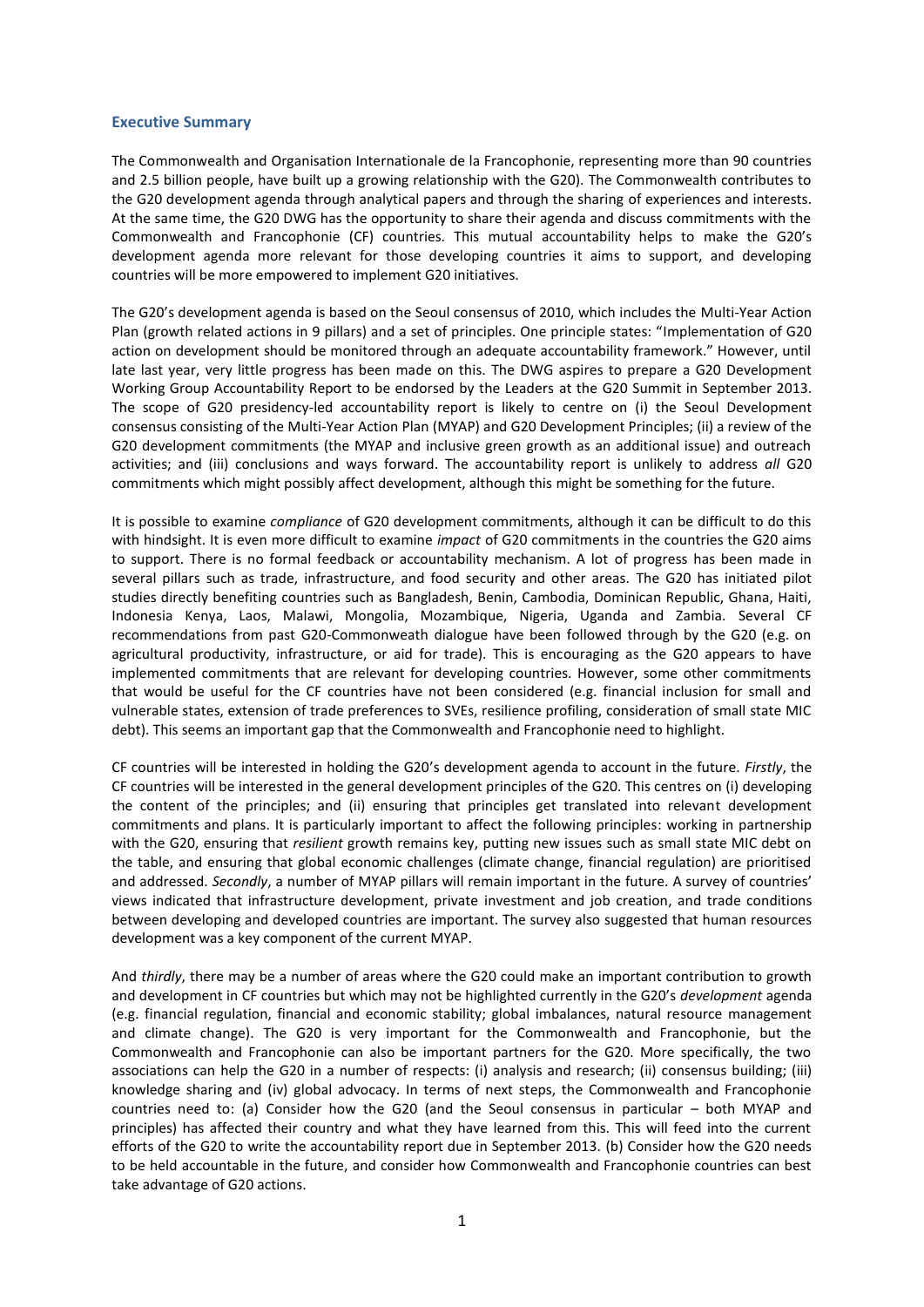# **Contents**

| 1.                                                                                              |                                                                                    |  |  |  |  |
|-------------------------------------------------------------------------------------------------|------------------------------------------------------------------------------------|--|--|--|--|
| 2.                                                                                              |                                                                                    |  |  |  |  |
| 3.                                                                                              | The G20's Multi-Year Action Plan and the Commonwealth and Francophonie 6           |  |  |  |  |
| 4.                                                                                              | The general workings of the G20's development work and the Commonwealth and        |  |  |  |  |
| 5.                                                                                              | Future areas of accountability of interest to the Commonwealth and Francophonie 12 |  |  |  |  |
| 6.                                                                                              |                                                                                    |  |  |  |  |
|                                                                                                 |                                                                                    |  |  |  |  |
|                                                                                                 |                                                                                    |  |  |  |  |
|                                                                                                 |                                                                                    |  |  |  |  |
|                                                                                                 |                                                                                    |  |  |  |  |
|                                                                                                 |                                                                                    |  |  |  |  |
| Appendix E The G20 - positive and negative aspects in relation to accountability of the G20  32 |                                                                                    |  |  |  |  |
|                                                                                                 | Appendix F Comparing key statistics for small states and country groupings 33      |  |  |  |  |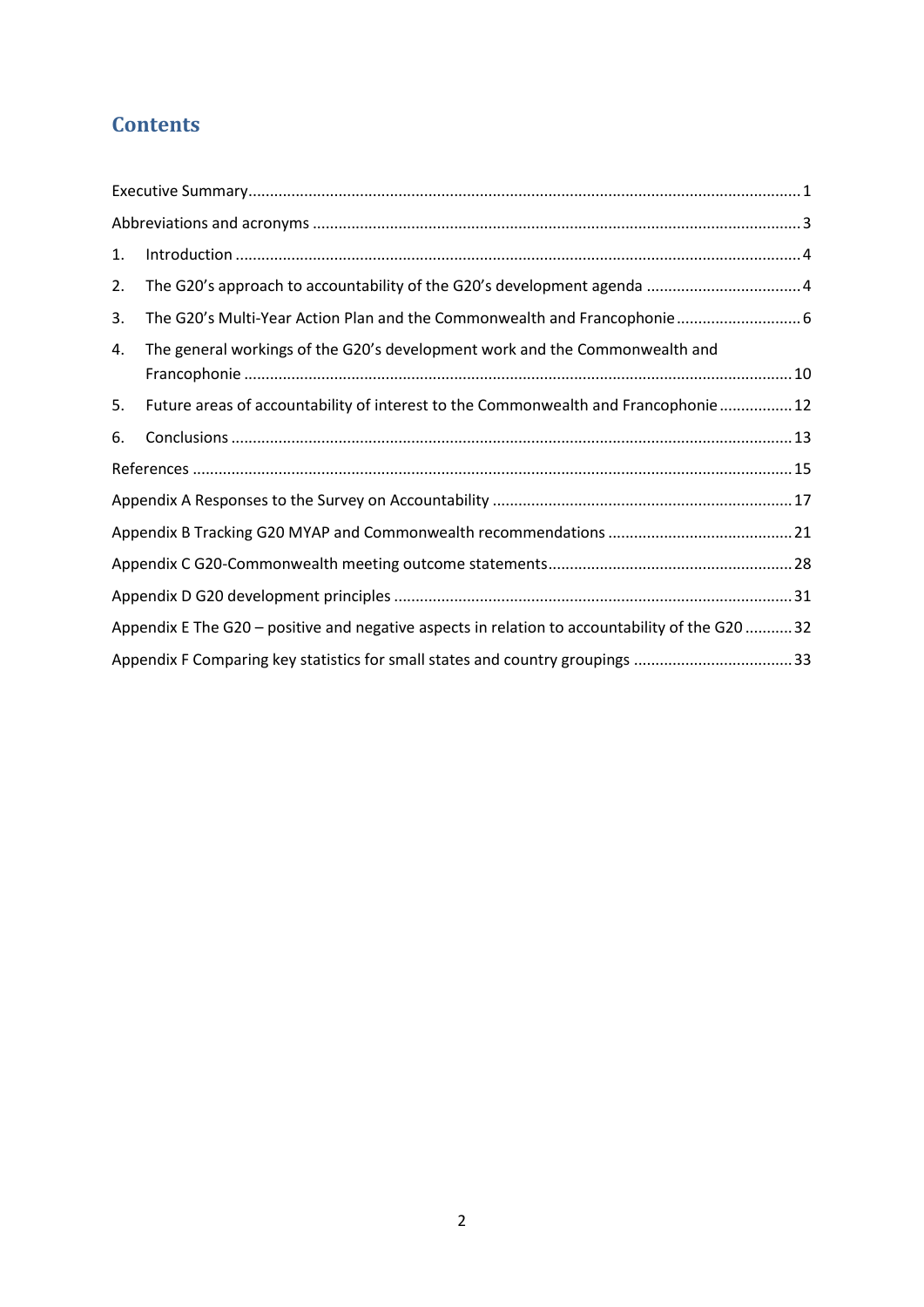# <span id="page-3-0"></span>**Abbreviations and acronyms**

| A4T           | Aid for Trade                                           |
|---------------|---------------------------------------------------------|
| ADB           | Asian Development Bank                                  |
| AfDB          | African Development Bank                                |
| <b>AGOA</b>   | African Growth Opportunity Act                          |
| <b>AMIS</b>   | Agricultural Market Information System                  |
| AU            | African Union                                           |
| <b>AUC</b>    | <b>African Union Commission</b>                         |
| <b>CF</b>     | Commonwealth and Francophonie                           |
| DFI           | Development Finance Institution                         |
| <b>DFQF</b>   | Duty Free and Quota Free                                |
| <b>DWG</b>    | Development Working Group                               |
| <b>ECOWAS</b> | <b>Economic Community of West African States</b>        |
| <b>FAO</b>    | Food and Agriculture Organization                       |
| <b>FARA</b>   | Forum for Agricultural Research in Africa               |
| G20           | Group of Twenty                                         |
| <b>GPFI</b>   | Global Partnership for Financial Inclusion              |
| <b>HLP</b>    | High-Level Panel for Infrastructure Investment          |
| <b>IAWG</b>   | <b>Interagency Working Group</b>                        |
| ICA           | Infrastructure Consortium for Africa                    |
| <b>IFAD</b>   | International Fund for Agricultural Development         |
| <b>IFC</b>    | <b>International Finance Corporation</b>                |
| IFI           | <b>International Finance Institutions</b>               |
| <b>IGG</b>    | Inclusive Green Growth                                  |
| <b>IICA</b>   | Inter-American Institute for Cooperation on Agriculture |
| <b>ILO</b>    | International Labour Organization                       |
| <b>IMF</b>    | <b>International Monetary Fund</b>                      |
| IO            | international organization                              |
| <b>IPR</b>    | intellectual property rights                            |
| <b>KSP</b>    | Knowledge Sharing Platform                              |
| <b>LDC</b>    | least developed country                                 |
| LIC           | low-income country                                      |
| <b>MDB</b>    | Multilateral Development Bank                           |
| <b>MDG</b>    | Millennium Development Goals                            |
| <b>MIC</b>    | Middle Income Country                                   |
| <b>MYAP</b>   | Multi Year Action Plan on Development                   |
| <b>NEPAD</b>  | New Economic Partnership for Africa's Development       |
| <b>NSPD</b>   | National Skills Development Policy                      |
| ODI           | <b>Overseas Development Institute</b>                   |
| <b>OECD</b>   | Organisation for Economic Co-operation and Development  |
| <b>PSMV</b>   | poorest, smallest and most vulnerable (countries)       |
| <b>RoO</b>    | Rules of Origin                                         |
| <b>SME</b>    | small and medium-sized enterprises                      |
| <b>SSB</b>    | <b>Standard Setting Bodies</b>                          |
| <b>SVE</b>    | small, vulnerable economies                             |
| <b>UNCTAD</b> | United Nations Conference on Trade and Development      |
| <b>UNECA</b>  | United National Economic Commission for Africa          |
| <b>UNFCCC</b> | United Nations Framework Convention on Climate change   |
| <b>WB</b>     | <b>World Bank</b>                                       |
| <b>WTO</b>    | <b>World Trade Organization</b>                         |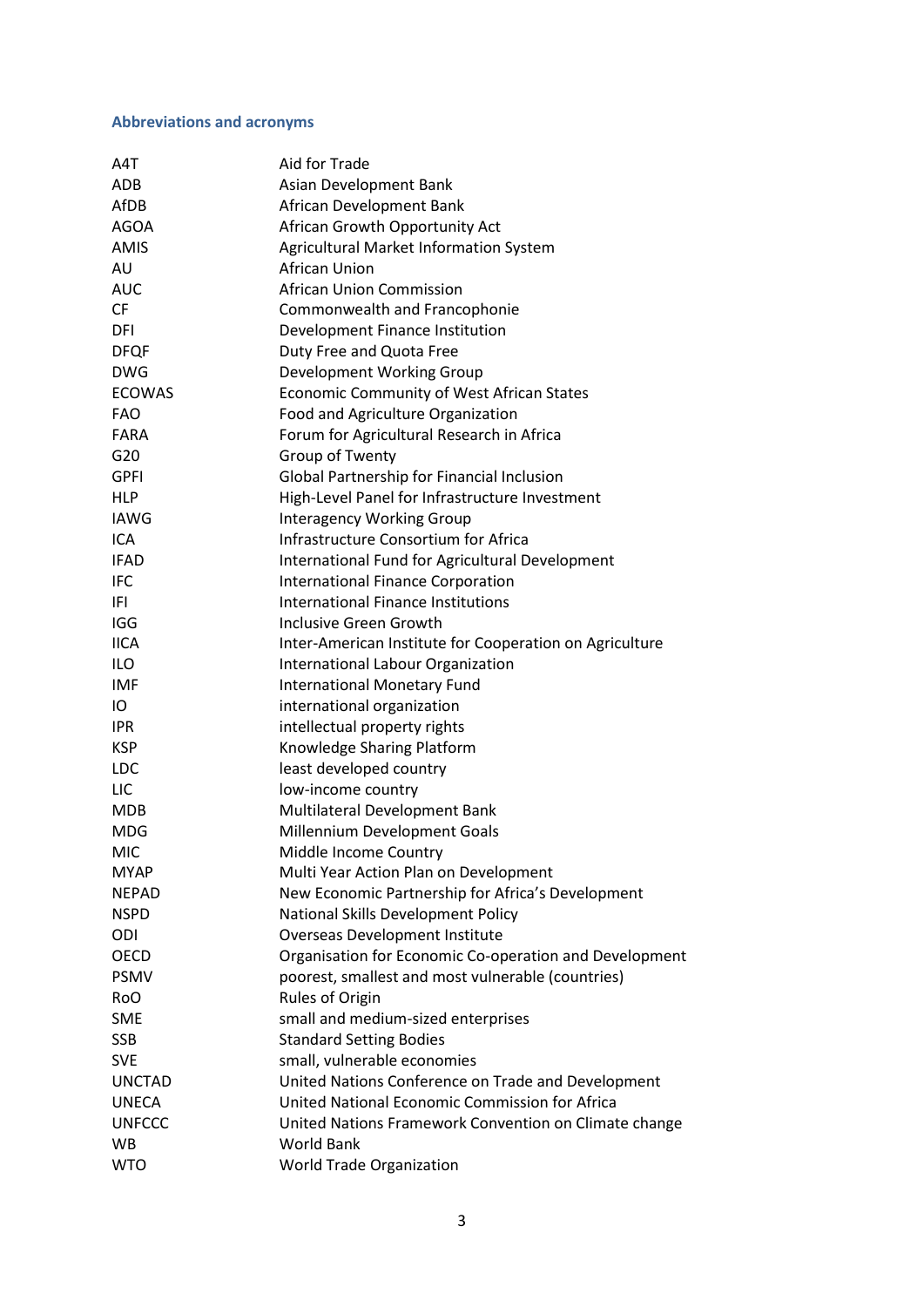#### <span id="page-4-0"></span>**1. Introduction**

The Commonwealth and Organisation Internationale de la Francophonie, representing more than 90 countries and 2.5 billion people, have built up a growing relationship with the G20 (Commonwealth Secretariat, 2013). The Commonwealth contributes to the G20 development agenda through analytical papers and through the sharing of experiences. At the same time, the G20 DWG has the opportunity to share their agenda and discuss commitments with the Commonwealth and Francophonie countries. This mutual accountability helps to create a virtuous circle whereby the G20's development agenda is more relevant for those developing countries it aims to support, and developing countries will be more aware of and are more committed to implementing G20 initiatives.

The G20 has recognised accountability of its development agenda as a key issue for 2013, but it has to come from a low base as it has not put in place an accountability mechanism at the start of the Seoul consensus (even though accountability is one of the core principles, see G20, 2013). Whilst there are still fundamental questions about *who* has to be held accountable to *whom* (te Velde, 2012b and appendix E), this paper regards accountability as (i) a compliance mechanism; (ii) a learning process, and (iii) as mutual responsibility). It will therefore assess progress made by the G20 DWG in terms of commitments in action plans and general workings of the group, assess the lessons, and suggest how the G20 could be held accountable in the future, deriving implications for responsibilities for the G20 and the Commonwealth and Francophonie.

This paper will provide a Commonwealth and Francophonie contribution to the DWG and the Russian G20 Presidency in its view on the G20 Development Working Group Accountability Report. It will do this by (i) reviewing progress on accountability at the G20 (section 2); (ii) reviewing the multiyear action plan in the 2010 Seoul consensus and its relevance for Commonwealth and Francophonie countries (section 3); (iii) discussing the principles in the Seoul consensus and soft workings of the G20 of interest to Commonwealth and Francophonie countries (section 4); and (iv) discuss areas in the G20's development agenda which are of interest to Commonwealth and Francophonie countries and in which the G20 should be held accountable in the future (section 5). Section 6 concludes.

#### <span id="page-4-1"></span>**2. The G20's approach to accountability of the G20's development agenda**

The G20 affects development in many ways. Most G20's actions have spill-overs to non-G20 countries, e.g. when the G20 decided on a co-ordinate fiscal and financial stimulus, this also helped developing economies. In addition, the G20 has initiated a development agenda (the Seoul Consensus for Shared Growth at the Seoul G20 summit in November 2010) coordinated by the DWG using a multi-year action plan of commitments (MYAP). To enhance the credibility, legitimacy and effectiveness of the G20's actions in relation to development, it needs to be accountable for its actions to countries outside the G20. The G20 DWG will need support from LICs to improve the effectiveness of its actions, for example in spreading best practices and standards.

There are currently two major ways in which the G20 is accountable to non-G20 countries for its development commitments. A selection of non-G20 countries are invited to the G20 summits. This is normally related to regions or regional bodies (e.g. the Association of South-East Asian Nations (ASEAN), the New Economic Partnership for Africa's Development (NEPAD), the African Union (AU)) but invitations are on an *ad hoc* basis – although there are now some rules on African participation. Further, the G20 (through the DWG) has been involved in outreach meetings with developing countries, e.g. with Commonwealth and Francophonie countries in Cape Town in 2011 and Washington in 2012.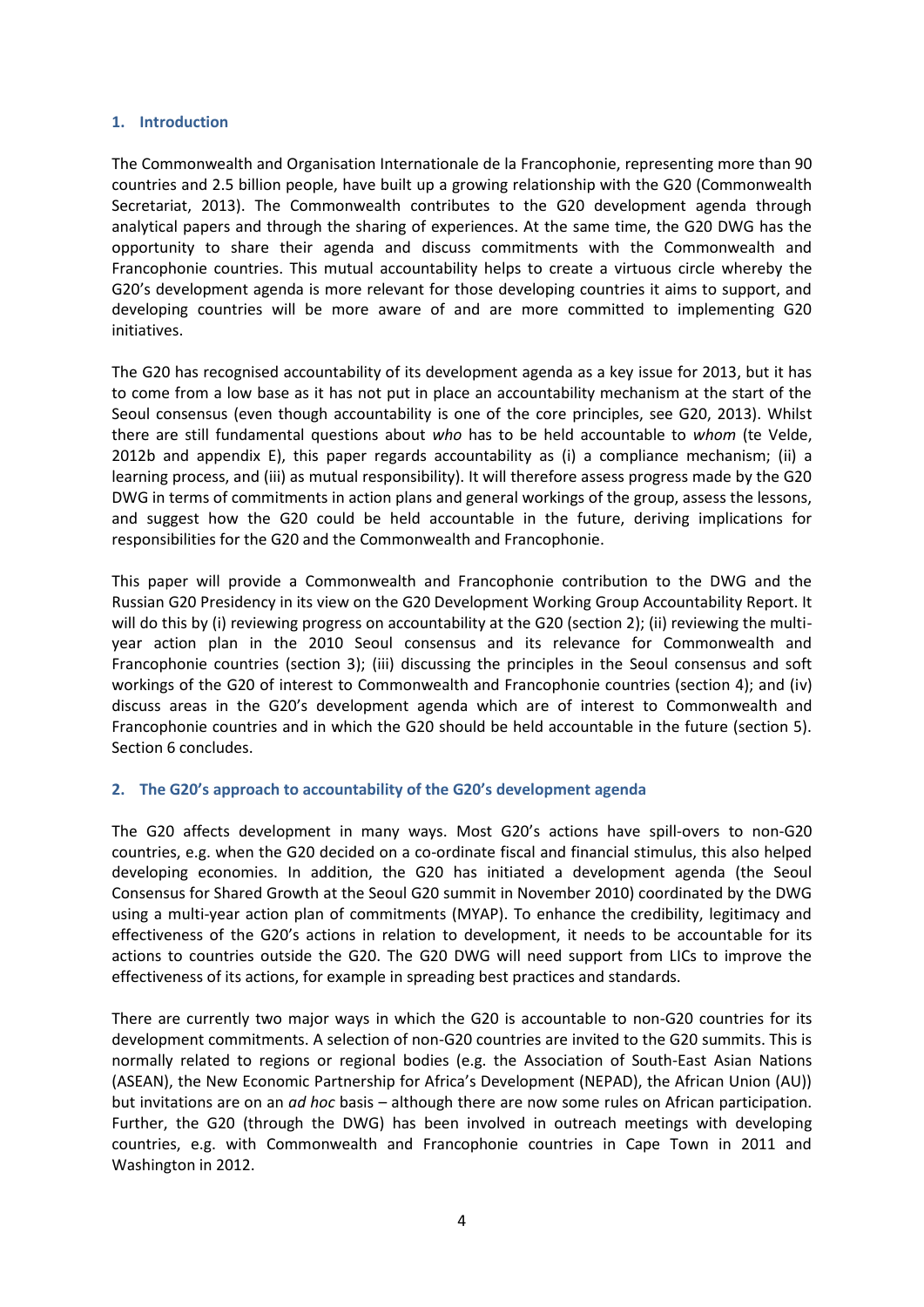Amongst the range of principles in the 2010 Seoul consensus, one concerns accountability: "Implementation of G20 action on development should be monitored through an adequate accountability framework". However, until late last year, very little progress has been made on this. This is now changing. The G20 development working group (DWG) which met in Bali, Indonesia in early October 2012 discussed the mandate from the Mexican G20 Leader's Summit to "explore putting in place a process for ensuring assessment and accountability for G20 development actions by the next Summit". The meeting agreed to report to the sherpas on the need for an accountability process which is Presidency-led and member driven; simple and efficient, capturing the feedback of low income countries, and drawing from and not duplicating existing accountability systems within international organisations and other G20 tracks. It suggested an initial report on the multi-year action plan and a later report that would cover all G20 commitments.

The communique of the G20 sherpa meeting on 31 October 2012 (Roo, 2012) mentions that "The sherpas also discussed the commitment of the G20 leaders to provide the G20 with accountability mechanisms in order to better evaluate and communicate the group´s various activities." It also mentions that "They emphasized the importance of consulting and including the views of LDCs in the group's work".

The accountability work-stream is undergoing further elaboration during the Russian presidency. Item VI - Development for All - of the Outline of The Russian Presidency of the G20 confirms that the Russian Presidency has positioned development as one of its priorities. The Development Working Group (DWG) is planning to structure its work around the following topics:

- Food security with a focus on agricultural production increase and undernutrition;
- Human resource development with a focus on a global skills database;
- Financial inclusion with a focus on financial literacy and access to financial services by women, migrants and the youth;
- Infrastructure with a focus on long-term financing;
- Active participation in creating a post-2015 development agenda;
- Development of an accountability mechanism to assess progress on the previous G20 commitments.

The DWG is planning to meet four times this year: in February (which has happened), mid-May, July and October. By the G20 Summit in September 2013, the DWG aspires to prepare a draft Saint Petersburg Development Action Plan or a set of principles and a G20 Development Working Group Accountability Report to be endorsed by the Leaders. The scope of G20 presidency-led accountability report is evolving but it is likely to centre around (i) the Seoul Development consensus, Multi-year action plan on development and G20 Development Principles; (ii) a review of the G20 development commitments (the MYAP and inclusive green growth as an additional issue) and possibly outreach activities; and (iii) conclusions and ways forward by summarising the results, discussing lessons learned and identifying bottlenecks, e.g. by highlighting the ways of working that works well in the G20 (e.g. policy statements, toolkits, knowledge platforms, pilots and action plans). The accountability report is unlikely to account for all G20 commitment which might possibly affect development, although this is something that could be considered in the future.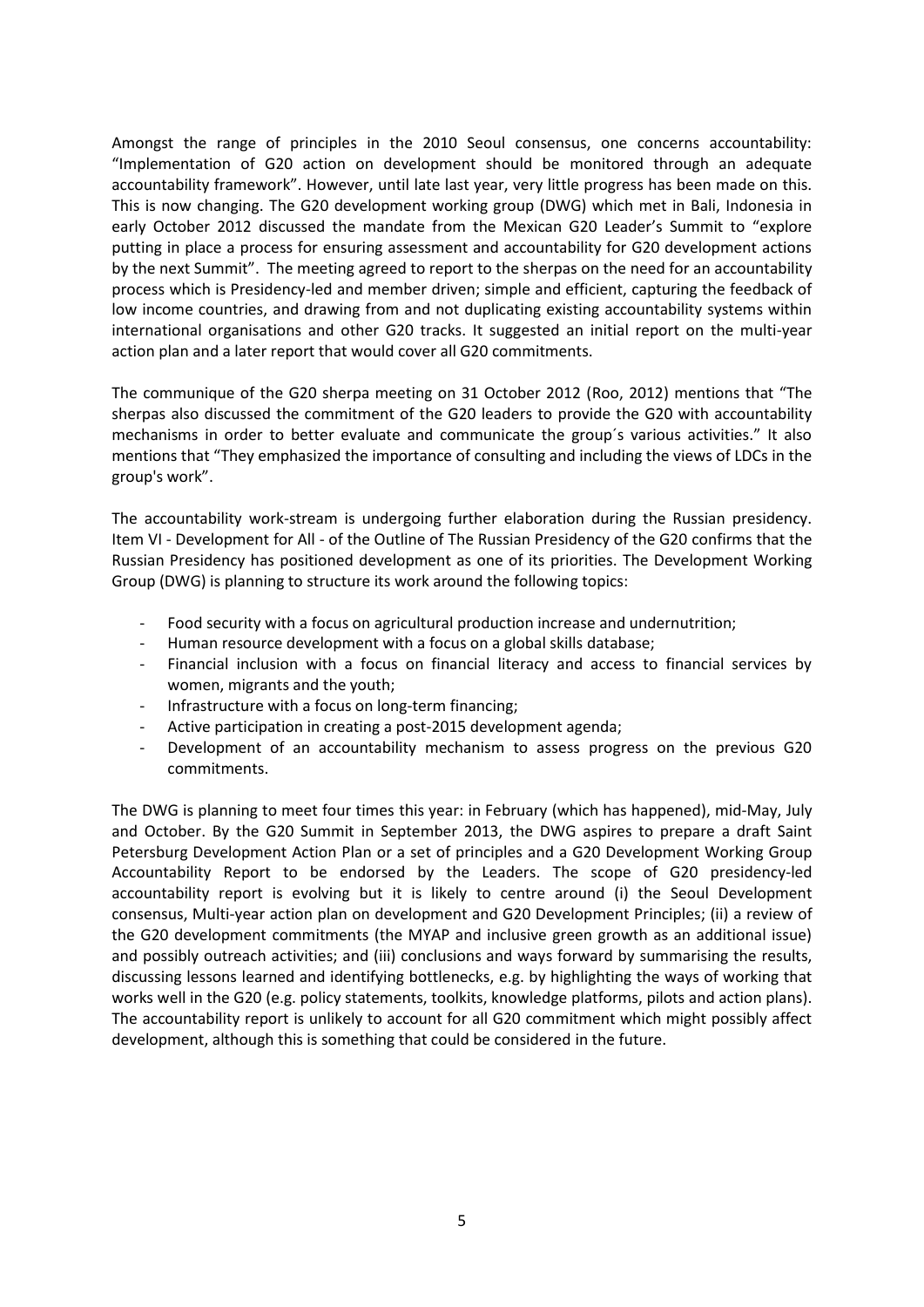#### <span id="page-6-0"></span>**3. The G20's Multi-Year Action Plan and the Commonwealth and Francophonie**

For each of the 9 pillars of the DWG agenda on growth we first ask: What did the Seoul consensus / G20 development agenda promise it would do (i.e. what were the actions)? And what has happened so far?

Appendix B lists the pillars, the actions relevant to the MYAP pillars and reports on progress in a broad sense. To monitor progress, we draw primarily on the Multi-Year Action Plan on Development agreed at the 2010 Seoul Summit in November 2010, the 2012 (Mexico) Progress Report of the Development Working Group, as well as the G20 Development Working Group – State of Play (updated in October 2012). This means that we do not have the same up-to-date information which the G20 DWG is using now for its compliance / accountability report.

In broad terms we find the following:

- 1. *Infrastructure* The G20 has achieved reasonable success in Action 1 in developing comprehensive infrastructure plans, but they have achieved considerably more progress with the newly created high-level panel for infrastructure investment (HLP) with plans to mobilise support for scaling up infrastructure financing.
- 2. *Human resource development* Work has started in Action 1 but results will not be available until the end of 2014. For Action 2, the key achievement was the launch of the Knowledge Sharing Platform (KSP) on skills for employment in December 2012.
- 3. *Trade* The G20 has demonstrated serious commitments towards enhancing trade capacity and access to markets for developing countries by announcing additional DFQF preferential market access for the LDCs (although there is still a need for further progress) and by requesting MDBs to set up a new trade finance facility at the African Development Bank.
- 4. *Private investment and job creation* The G20 welcomes a summary report on Private Investment and Job Creation by the Interagency Working Group.
- 5. *Food security* There has been much progress on various initiatives, e.g. the G20 has launched AgResults (see also Box 1), The Tropical Agricultural Platform was launched, and there was a MDBs Action Plan for agriculture, food security and nutrition. But other initiatives are on-going.
- 6. *Growth with resilience* Progress on reporting on social protection floor; interesting commitment on reducing remittance costs, but this is a new commitment and progress reports need to come in.
- 7. *Financial inclusion* The G20 welcomes the work by the GPFI conference (October 2012), but significant progress depends on the implementation of the Financial Inclusion Plan. So far the SME finance challenge has been announced. G20 Leaders have also endorsed the G20 basic set of Financial Inclusion Indicators.
- 8. *Domestic resource mobilisation* There is a commitment of support by the G20, but progress is still in early stages. The technical assistance coordination platform launched in Feb 2012 by the Global Forum on Transparency and Exchange of Information for Tax Purposes was a response to a G20 request.
- 9. *Knowledge sharing* Efforts have been put into initiating the implementation process, but considerable further progress will be needed before tangible results emerge.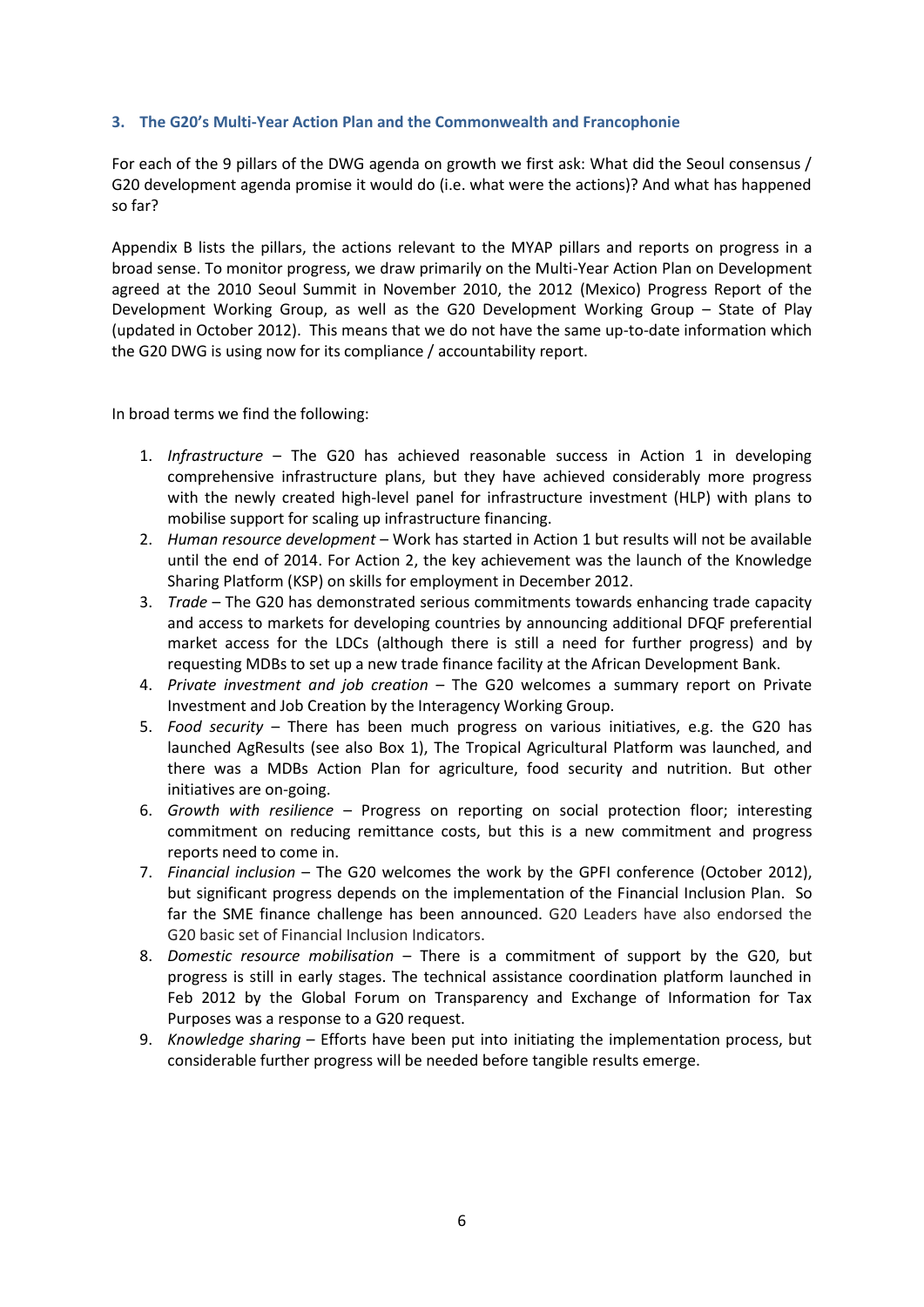#### **Box 1 The G20 in action: AgResults**

AgResults is a new multilateral initiative addressing the need for increased investment in global food security and agriculture, in particular from the private sector. It enhances smallholder welfare and improves food security for the poor and vulnerable through the use of "pull mechanisms" in agriculture. Pull mechanisms are results-based financial incentives rewarding successful innovations and their adoption. They are designed to overcome market failures, and encourage private and public sector innovators to develop products and services that they would not otherwise bring to the market (World Bank, 2013).

The mandate for AgResults originated at the June 2010 G20 Summit in Toronto. Over two years the governments of Canada, the United Kingdom, Australia, and the United States of America, together with the Bill and Melinda Gates Foundation and the World Bank collaborated to develop AgResults, culminating in its official launch at the G20 Summit in Los Cabos in June 2012 with pre-commitments of US\$ 100 million. The initiative was formerly known as "Agriculture Pull Mechanism Initiative" (World Bank. Available at: http://bit.ly/Zl9enK)

There are currently three AgResults initiative pilot projects (World Bank , 2012); they are expected to run for four years and aim to:

- Stimulate improved food security through the widespread adoption of improved on-farm postharvest grain storage systems in Kenya.

- Support the rollout of ProVitamin A (PVA) maize in Zambia by stimulating the grain market for new hybrid varieties of maize through incentives aimed at industrial millers.

- Address persistent barriers to the widespread adoption of biocontrol technology by Nigerian smallholders by providing incentives for smallholder farmers to adopt a particularly promising aflatoxin control technology called Aflasafe™.

The actions in these pillars are likely to affect different types of countries differently. For example, it is important to account for the special characteristics of some of these countries. Small states are countries with a population of 1.5 million or less and account for one third of the total number of developing countries, and less than 0.4 per cent (20 million people) of the total population of developing countries. These countries are spread across the world (the majority in the Caribbean, Pacific, and Africa) and are heterogeneous. Thirty two of the world's 48 small states are Commonwealth member countries; and among these, 25 are small islands developing states.

Small and vulnerable states share a number of common inherent characteristics including peripherality, openness to global financial and trade markets, limited diversification, proneness to natural disasters, environmental fragility, limited access to external markets, limited capacity, poverty, and income volatility. These characteristics make them particularly vulnerable (i.e. exposed to economic, social, and environmental exogenous shocks) and pose special development challenges that may require a different way of thinking about the strategies to effectively address the sustainable development problems. But they also suggest that actions by the G20 can have a major impact on small states. Table F1 suggests that small states are more open (trade, FDI, ODA) than LICs or SSA on average and they pay more service their debt, which tends to be higher in part because it has not benefited from debt relief.

So the next question we address is how have these commitments may have affected small, poor and vulnerable economies? In general terms we could say the following:

- 1. Infrastructure Potentially much to benefit from increased infrastructure finance.
- 2. Human resource development Positive effects in pilot countries, but limited elsewhere.
- 3. Trade Positive results from Aid for Trade, much to benefit from increased market access
- 4. Private investment and job creation Positive effects in pilot countries. Much to benefit from increased investment.
- 5. Food security Benefits from several other global initiatives; likely benefits for the three pilot countries of AgResults.
- 6. Growth with resilience Remittances are of great interest for small and vulnerable economies.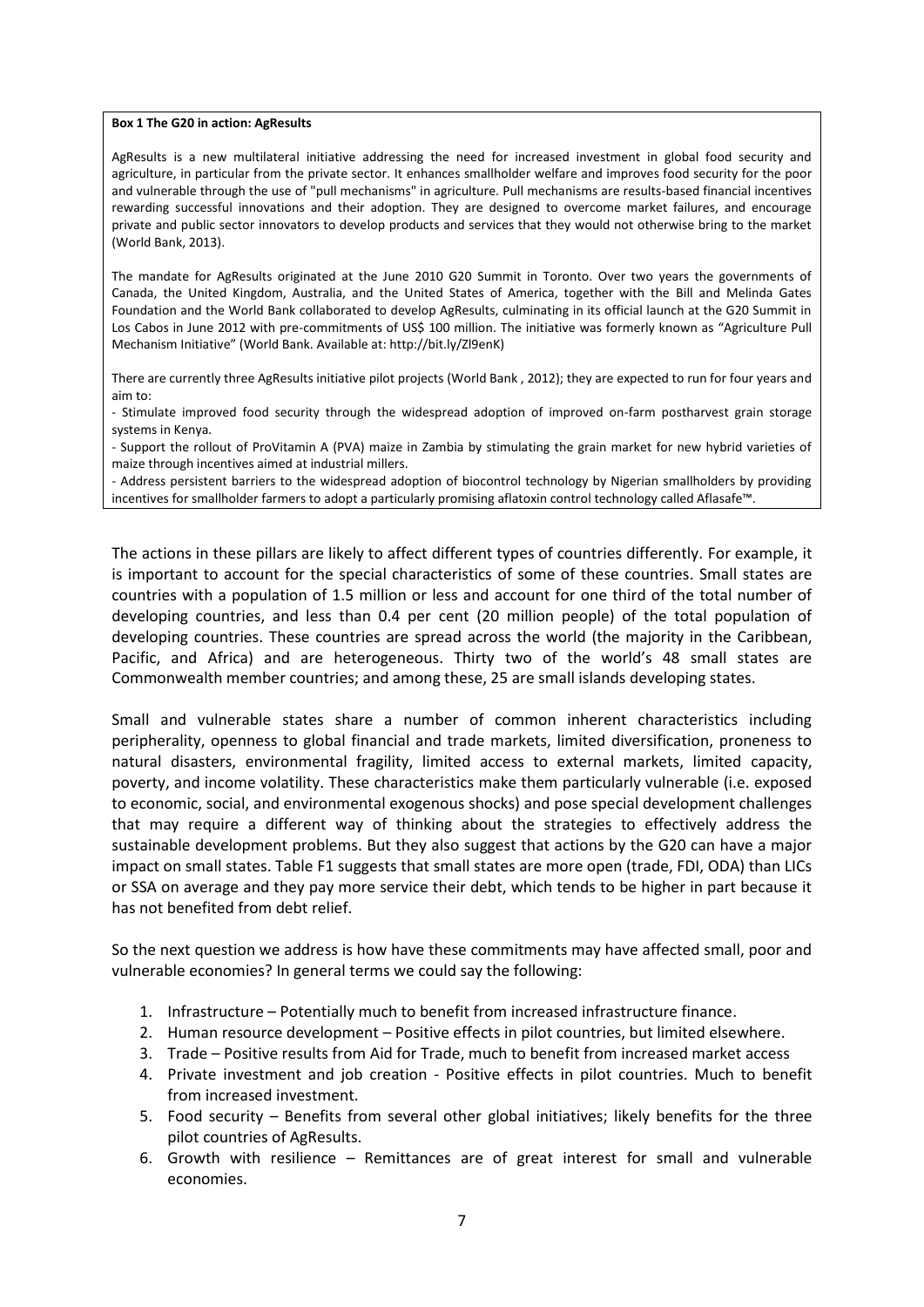- 7. Financial inclusion Some pilot projects. SME challenge does not include many small and vulnerable economies.
- 8. Domestic resource mobilisation Negligible because of little tangible progress.
- 9. Knowledge sharing Negligible because of little tangible progress.

There is no systematic analysis of the impact of G20 projects or G20 rules at country level. Fortunately, the responses in the Commonwealth survey, which has been conducted in the run up to the 2013 annual G20 Commonwealth dialogue, provide some insights (see Appendix A for a detailed analysis). The responses for progress made on each of the nine pillars were mixed, which could reflect limited relevance, but it could also simply reflect a lack of knowledge on actions in these pillars. The action 'facilitate the flow of international remittances' under the pillar of growth and resilience was the area with which countries were overall most satisfied with. 'Support developing countries to strengthen and enhance social protection programs' under the pillar of growth and resilience, and 'enhance trade capacity and access to markets' under the pillar of trade, received the lowest marks for progress. Some countries responded mainly positively, others mainly negatively.

#### *Tracing the Commonwealth and Francophonie recommendations to the G20*

The Commonwealth engages with the G20 at various levels (see Commonwealth Secretariat, 2013). It is clear that the G20 Development Working Group appreciates this relationship as its latest report welcomes "the meeting with members of the Commonwealth and the Organisation Internationale de la Francophonie … on the G20 development agenda." There have been several G20- Commonwealth outreach meetings which have been supported by various papers (see list in references, and below) and outcome statements (Appendix D).

We examine to what extent the G20 actions are in line with the recommendations by the two associations to the G20. For this, we examine briefly the pillars in which the Commonwealth and the Francophonie have made specific policy contributions including in Trade (Commonwealth, 2011), Financial Inclusion (Massa et al., 2011), Growth with Resilience (Briguglio, 2011) and Food Security (Commonwealth and Stevenson, 2012), and consider the extent to which the G20 has, in addressing its own commitments, incorporated aspects of the Commonwealth and Francophonie recommendations. We first list the specific suggestions in each of the pillars, consider whether they have been included in one of the G20-Commonwealth outcome statements, and then whether the G20 has progressed on this or mentioned it in one of the communiques. The assessment is done in a crude way on the basis of progress so far (as listed in Appendix table B1).

In broad terms, we find the following.

- *Trade* There has been progress in some areas requested (e.g. Aid for Trade data until 2010), but substantially inadequate to progress on DFQF to small and vulnerable economies (outside LDCs) or progress on Doha, or rules of origin. Some areas did not make it to the first MYAP.
- *Financial Inclusion* There has been progress on learning on mobile financial services or on making the agenda sensitive to small states (e.g. Pacific) under AFI, but no progress in considering cross-country inclusion as an issue in this pillar. It is possible to consider financial inclusion at country level.
- *Food security* Good progress on AFSI (Aquila pledges, according to its own reporting) and removal of export restrictions, but few signs of extensive research agendas examining food security in small states.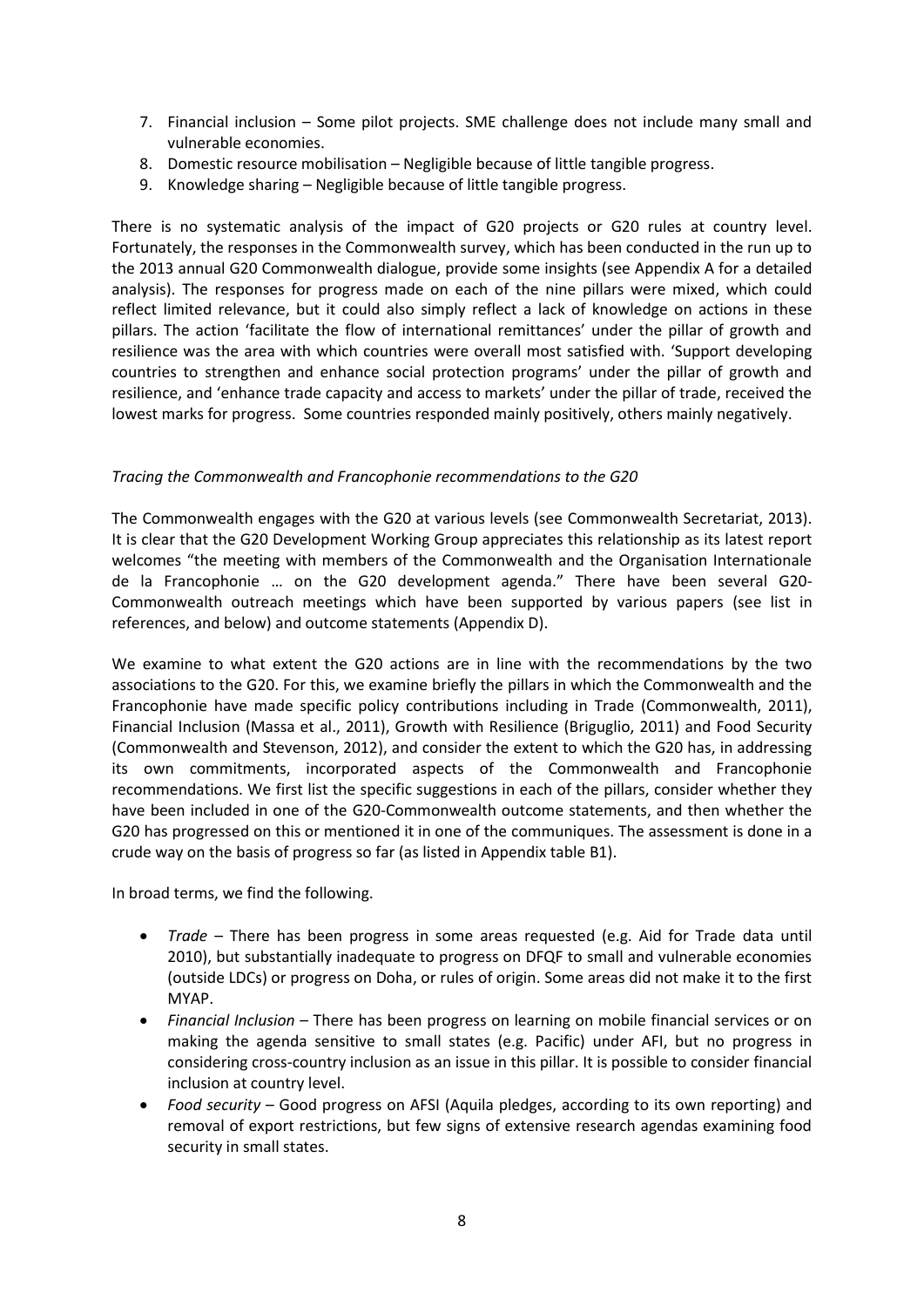- *Growth with Resilience* Progress such as a knowledge sharing portal, or UN Global pulse, but little recognition of the wider Commonwealth agenda on resilience.
- *Knowledge Sharing –* Little notable progress on this with respect to small states, although the outreach meetings have contributed to increased knowledge sharing (e.g. the Washington meeting in 2012 discussed country experiences on inclusive green growth).
- *Infrastructure* Progress on infrastructure through the recommendations of the HLP, but little information on how the recommendations are being implemented and inadequate focus on the challenges of small states and those CF developing countries which, unlike other larger and better-resourced developing countries are locked out of access to many sources of long-term infrastructure finance.

#### *Lessons learned*

A lot of progress has been made in several pillars such as trade, infrastructure, food security etc., but there has been a lack of progress in some other areas. It appears that some of the visibility of G20 development actions is linked to where individual G20 projects take place, rather than the effects of general policies and rules; G20-inspired most projects are often not inside small and vulnerable economies (with exceptions such as financial inclusion in the Pacific or skills). Box 2 includes list of G20 pilot projects.

It is possible to examine compliance of G20 development commitments, although it can be difficult to do this with hindsight. However, it is even more difficult to examine impact of G20 commitments in the countries the G20 aims to support. There is no formal feedback or accountability mechanism, but the Commonwealth survey did point to a number of success stories on G20 support:

- *Bangladesh* pilot study of UNCTAD project on "Indicators for measuring and maximizing economic value added and job creation from private investment in specific value chains"
- *Sierra Leone* Infrastructure Panel and Global Partnership for Financial Inclusion regarded as a success
- *Saint Lucia* good progress on developing skills indicators through workshops

#### **Box 2 G20 – Pilot Projects in MYAP pillars**

The G20 has initiated pilot studies benefiting a rich diversity of countries including Bangladesh, Benin, Cambodia, Dominican Republic, Ghana, Haiti, Indonesia Kenya, Laos, Malawi, Mongolia, Mozambique, Nigeria, Uganda and Zambia.

Food security: Pilot Project for Emergency Humanitarian Food Reserves as part of Economic Community of West African States (ECOWAS); Pilot Projects field-testing the Principles for Responsible Agricultural Investment in some African and South-East Asian countries; and AgResults pilot projects in Zambia, Kenya, and Nigeria

**Human resources development:** Pilot testing with content in three areas (Skills for disadvantaged youth, Skills anticipation for green growth, and Inclusion of persons with disabilities). Action Plans adopted in four pilot countries: Bangladesh, Benin, Malawi and Haiti.

**Private investment and job creation:** Country pilot studies have been carried out by UNCTAD in collaboration with other agencies of the inter-agency working group (IAWG) as phase two of the programme of work on "Indicators for measuring and maximizing economic value added and job creation from private investment in specific value chains. Piloting of the indicator framework through country case studies (in the Dominican Republic, Mongolia, Bangladesh, Laos, Cambodia and Mozambique).

**Growth with resilience:** Pilot projects on global poverty monitoring initiatives, such as the UN Global Pulse Initiative, are taking place in Indonesia and Uganda.

**Domestic resource mobilisation:** As part of the technical assistance coordination platform launched in February 2012 by the Global Forum on Transparency and Exchange of Information for Tax Purposes responding to a G-20 request, two pilot projects have been launched with Ghana and Kenya aimed at helping them to implement the international standards and prepare them for peer review.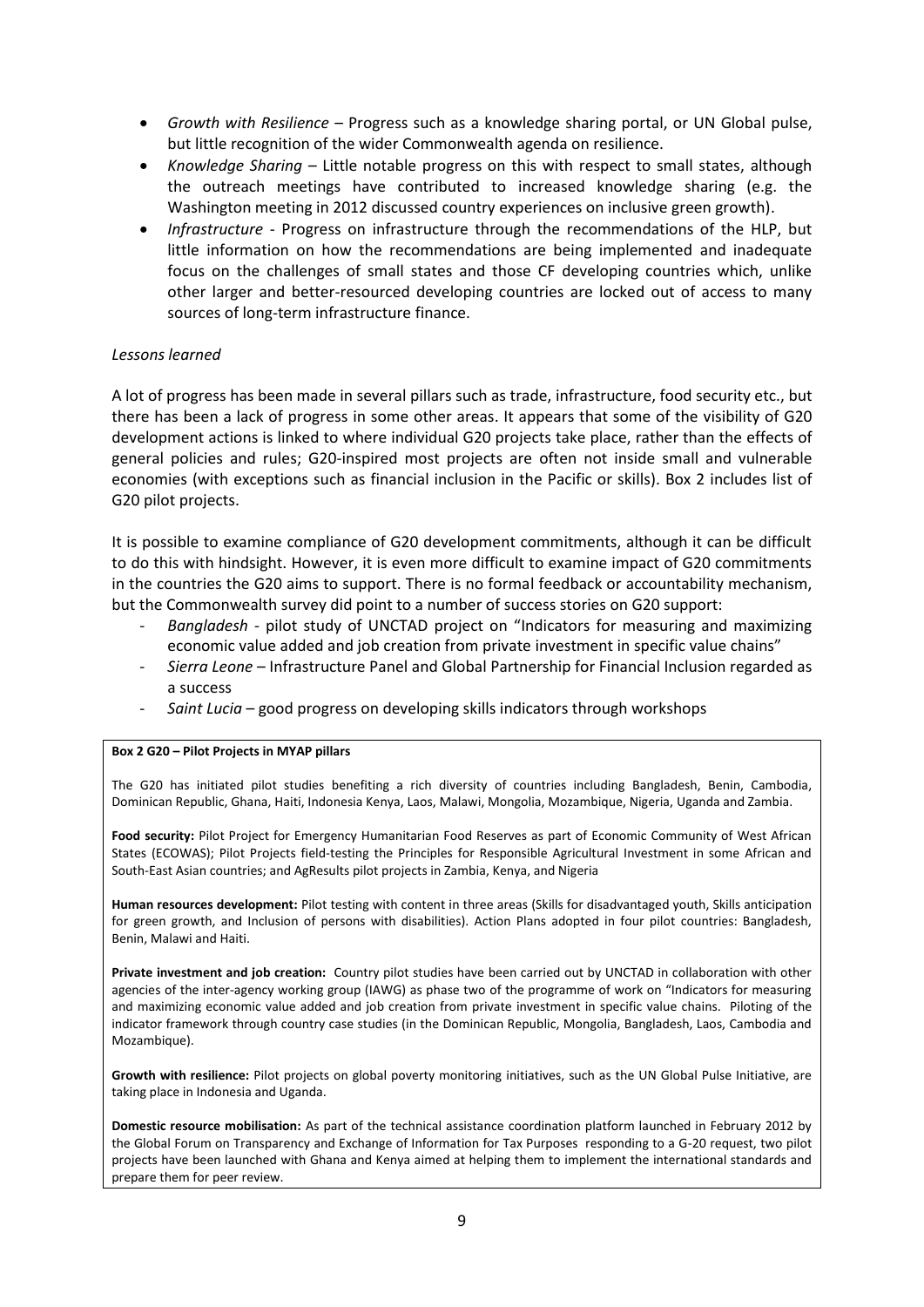Several Commonwealth and Francophonie (CF) recommendations have been followed through by the G20 (e.g. on agricultural productivity, infrastructure, or aid for trade). This is encouraging as the G20 appears to have implemented relevant commitments. This is underlined by the Commonwealth survey, which found that (i) nine out of ten country responses argued that infrastructure was the most important pillar, followed by six for private investment and job creation, and five for human resource development and (ii) four out of 10 countries find the pillars still important.

However, other commitments that would be useful for the CF countries have not been considered (e.g. financial inclusion for small and vulnerable states, extension of trade preferences to SVEs, resilience profiling). This seems an important gap that the Commonwealth needs to highlight. The Commonwealth survey also suggests that other pillars such as energy or natural resource management could be important for their country.

Finally, there is no systematic work that captures how individual non-G20 countries benefit from G20 actions. In the Commonwealth survey, most countries suggested that the G20 could become more accessible and spread its message wider. Greater visibility in low income countries and non-G20 members was encouraged, and the use of a newsletter, international institutions, such as the World Bank, the Commonwealth and ADB, and social media were given as examples to increase G20 communications on G20 commitments and action plans.

### <span id="page-10-0"></span>**4. The general workings of the G20's development work and the Commonwealth and Francophonie**

If we focus on assessing compliance to the commitments made in the MYAP only, we fail to consider at least two other crucial aspects of the G20's accountability: (i) the range of core G20 actions which might affect development through spill-overs (e.g. the provision of global public goods; solving the Eurozone crisis) and we will come back to this in section 5; and (ii) the softer side of the work of the G20 DWG. After all, the G20 is a network of networks focusing on *strong, sustainable and balanced growth* rather than an implementing agency focusing on poverty.

### *How can the Commonwealth and Francophonie leverage the general workings of the G20?*

te Velde (2012a) argues that the G20 brings a number of new elements to the table:

- *Identifying gaps* in global economic governance, setting new quantifiable targets and providing policy direction to relevant institutions – for example addressing constraints in financing regional infrastructure projects;
- *Putting the spotlight* on existing development issues and new innovative solutions for example inclusive green growth (see box 2) or generally highlighting the importance of growth in development;
- *Knowledge sharing* sharing experiences on a common basis as developed and emerging countries are involved at G20 level in an open and collaborative manner;
- Trust and *consensus building* among G20 countries on development-related issues for example on the need to pursue a fiscal or monetary stimulus, or endorsing other processes and outcomes (such as WTO trade talks, the Rio+20 discussions, or the post-2015 discussions in the future);
- *Building global norms* and standards for example promoting discussion on standards on financial inclusion;
- *Improving policy coherence for development* (PCD) by encouraging development-friendly core policies of the G20 – for example by promoting development-friendly financial or trade regimes.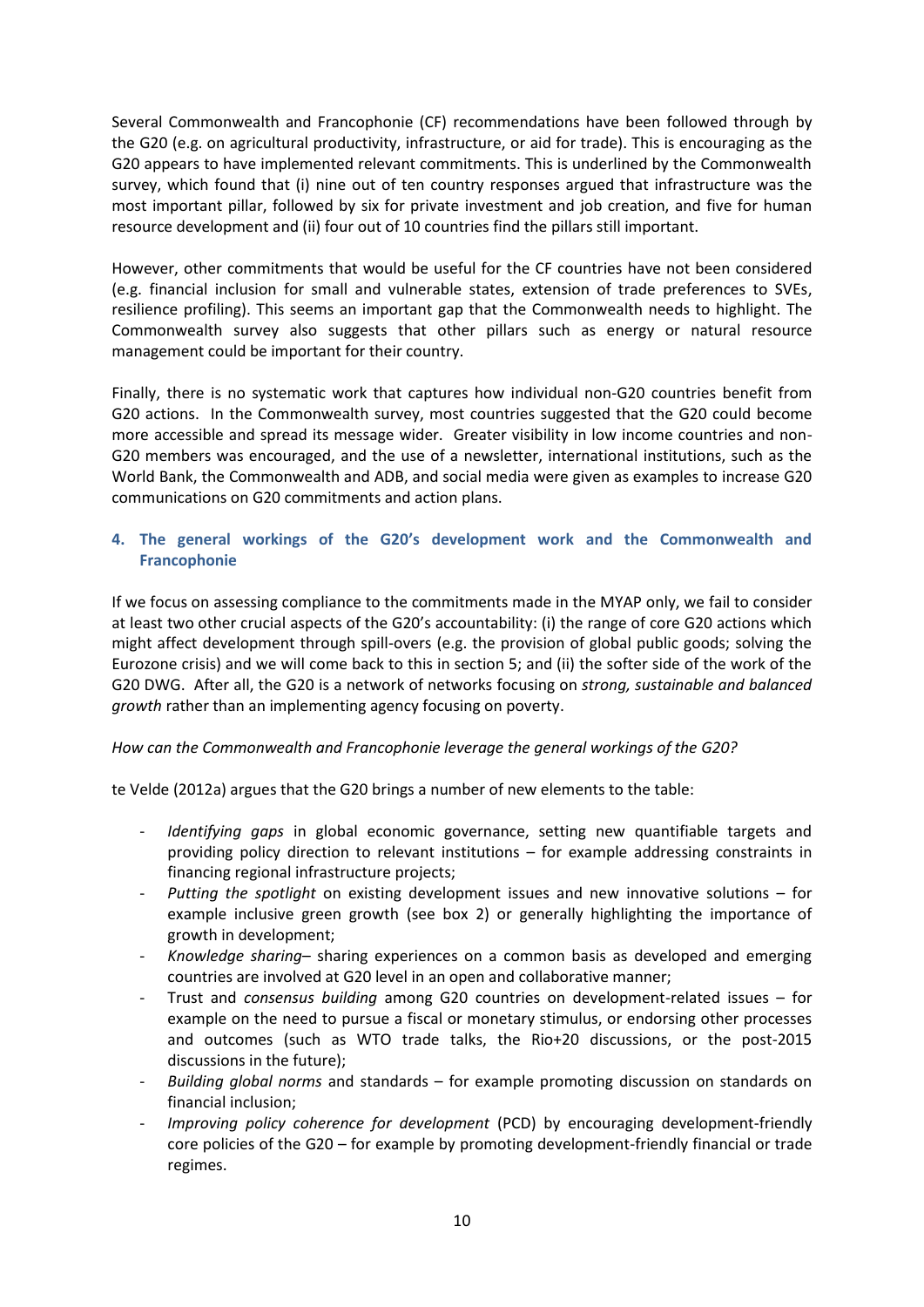#### **Box 3 Inclusive Green Growth: G20 actions and Commonwealth priorities**

Under the Mexican presidency of 2012, inclusive green growth was high up on the G20 agenda. Recognising that environmental constraints and social exclusion are among some of the most serious threats to hard-won development gains, in 2012 the DWG strengthened its commitment to help developing countries, in particular LICs, sustain and strengthen their growth by adopting a focus on inclusive green growth (IGG). This focus acknowledges that IGG in developed and developing countries alike will be critical to achieving sustainable development, but that such growth must also be inclusive if it is to support decent job creation and poverty alleviation.

Several actions have taken place in the pillar. For example, the stocktaking review conducted by International Finance Corporation (IFC) on existing mechanisms to mobilize private capital for inclusive green investments in developing countries. Further, a non-prescriptive policy toolkit on inclusive green growth became available in June. Steps have also been taken towards establishing a public private Dialogue Platform on Inclusive Green Investments to scale up commercially viable financial investments, involving in particular the IOs, interested development financial institutions (DFIs), countries, private sector, and relevant initiatives. This Platform could be used to address barriers and identify opportunities to foster private investments to support the voluntary implementation of IGG on a demand-driven basis. The DWG has also encouraged LICs to explore ways to account for their natural capital, including through initiatives such as the global partnership on Wealth Accounting and the Valuation of Ecosystem Services (WAVES). The DWG made further links to the Rio+20 process in 2012.

This is clearly a rapidly evolving area. The Commonwealth and Francophonie have also expresses their priorities in the Washington G20-Commonwealth dialogue in 2012 on inclusive green growth. Suggestions include:

- Recognise special challenges faced by the poorest, smallest and most vulnerable countries (PSMVs);
- Recognise need to invest in natural resource base for green growth (and enhance *development friendly* transparency);
- Knowledge-sharing on green growth paths for PSMVs, building communities of practice and developing toolkits;
- Develop viable financing options and frameworks for transformative change in PSMVs;
- Support national implementation frameworks and integrated solution;
- High ambitions for Rio+20

*Source: 2012 Progress Report of the Development Working Group; G20-Commonwealth Outcome Statement, Washington 2012; te Velde (2012a)*

These softer areas may already have been useful for developing countries. Moreover, such functions can be used to maximise the impact for its beneficiaries including Commonwealth and Francophonie countries. For example, the G20 could be asked to

- put the *spotlight* on the *debt problems* facing many small MICs, a development finance gap (who is providing finance to small and vulnerable MICs?), or on issues such as *human resource development* (and issues flagged up by the Commonwealth survey);
- address *gaps* in *global environmental governance* which is so important for the poorest countries;
- *build consensus* and endorse documents e.g. by UNECA, AU and AfDB that *structural transformation* is a key challenge for the post-2015 development agenda;
- do more on *policy coherence for development*, e.g. by relaxing IPR rules to promote access to medicines

#### *How can the Commonwealth and Francophonie hold the general workings of the G20 to account?*

The Seoul consensus already contained a set of six principles by which the G20 DWG should operate (see appendix D).

- 1. Focus on inclusive, sustainable and resilient growth;
- 2. Strong, responsible, accountable and transparent development partnerships between the G20 and LICs;
- 3. Prioritize global or regional systemic issues that call for collective action;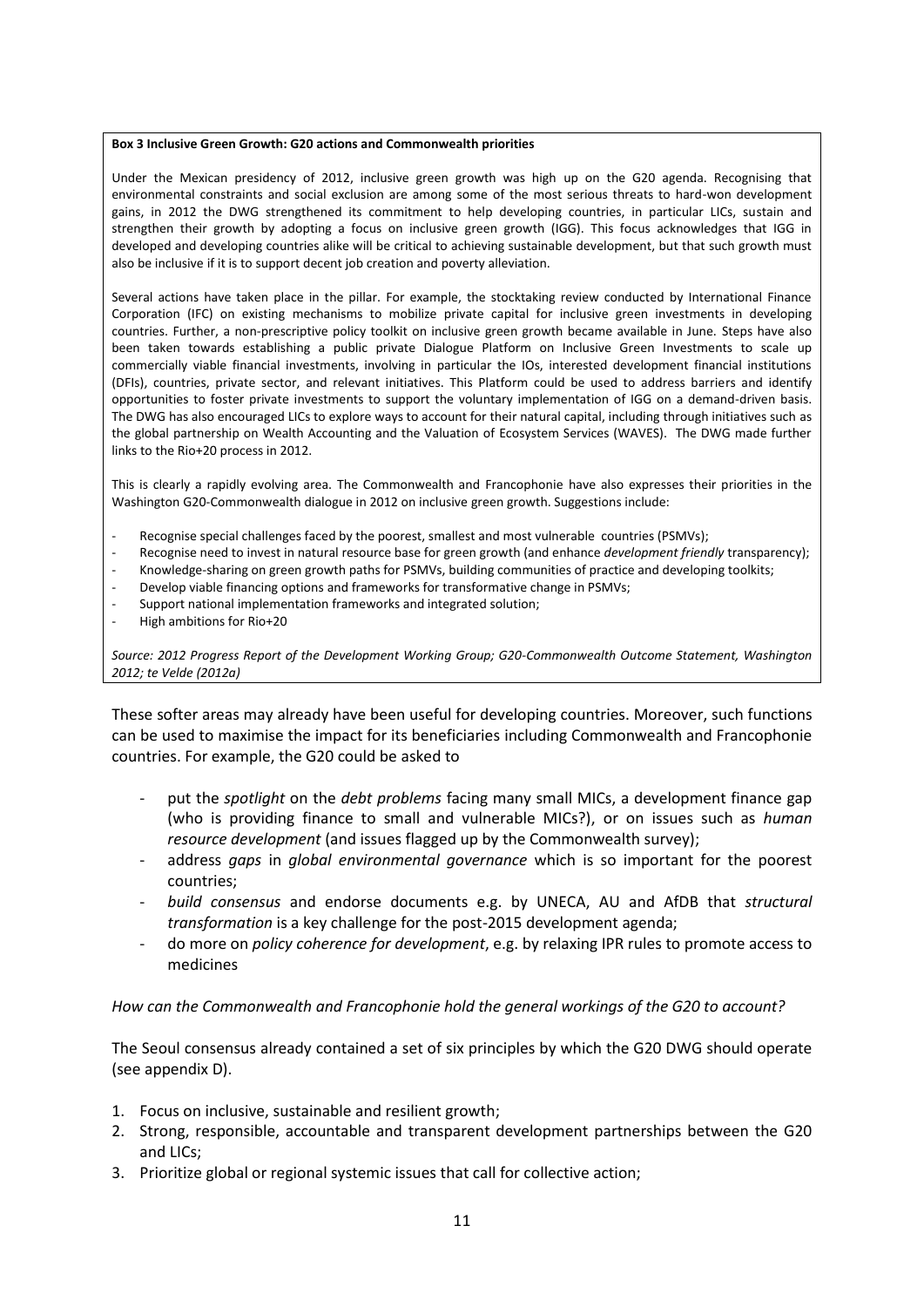- 4. Promote private sector involvement and innovation;
- 5. Complementarity with other international processes; and
- 6. Tangible outcomes.

These functions and principles associated which the workings of the G2O (DWG) may contribute to the prospects of small, poor and vulnerable economies. The Commonwealth survey suggested that seven out of ten countries consider the six principles as relevant and useful. But not all principles all have been translated into MYAP style commitments. For example,

- *Resilient growth* was translated into one pillar called growth and resilience but this focuses on a narrow interpretation of the resilience.
- There are several G20 projects with country pilots (e.g. AgResults) but how many actions truly "*Prioritise global issues where the G20 can add*", e.g. how much does the G20 DWG focus on the development dimension global issues such as the climate change, financial regulation, global finance, etc.
- Several commitments are being implemented in *partnership*, but how many ideas and commitments are developed in partnership with developing countries. So far there have been few transparent outreach meetings with others countries (of course there are the B20, C20, T20, and the developing country representatives at G20 meetings.)
- Accountability assessments (as part of a focus on tangible outcomes) have only just started.

The small and vulnerable Commonwealth and Francophonie countries can hold the G20 to account on these development principles by asking the G20 DWG to provide a narrative description on these. They could also help to strengthen these G20 principles, for example

- They can play a more formal role in the "implementation and accountability" part;
- They can offer suggestion of how to include a broader concept of "resilience" in resilient growth;
- They can contribute to collective action and foster "consensus building" around global financial issues

#### <span id="page-12-0"></span>**5. Future areas of accountability of interest to the Commonwealth and Francophonie**

Having reflected on accountability as compliance to actions plan and principles (sections 3 and 4) we can now discuss accountability as a learning process and mutual responsibility. What have we learned on the principles on which the G2O needs to be held accountable and how can the Commonwealth and Francophonie help?

#### *General development principles of the G20*

As argued throughout this paper, the CF countries will be very interested in the general development principles of the G20. This centres on (i) developing the content of the principles; and (ii) ensuring that principles get translated into relevant development commitments and plans. The Commonwealth can help with this. The following will be of particular interest: the Commonwealth can promote working in partnership with the G20; ensuring that resilient growth is important; putting new issues such as small state MIC debt on the table; and ensuring that global economic challenges (climate change, financial regulation) are prioritised and addressed. Many of the countries in the Commonwealth survey responded that they would like to see the G20 engage in greater direct communication and collaboration with developing countries. This included financial support, student training and dedicated discussions on issues facing the most vulnerable countries.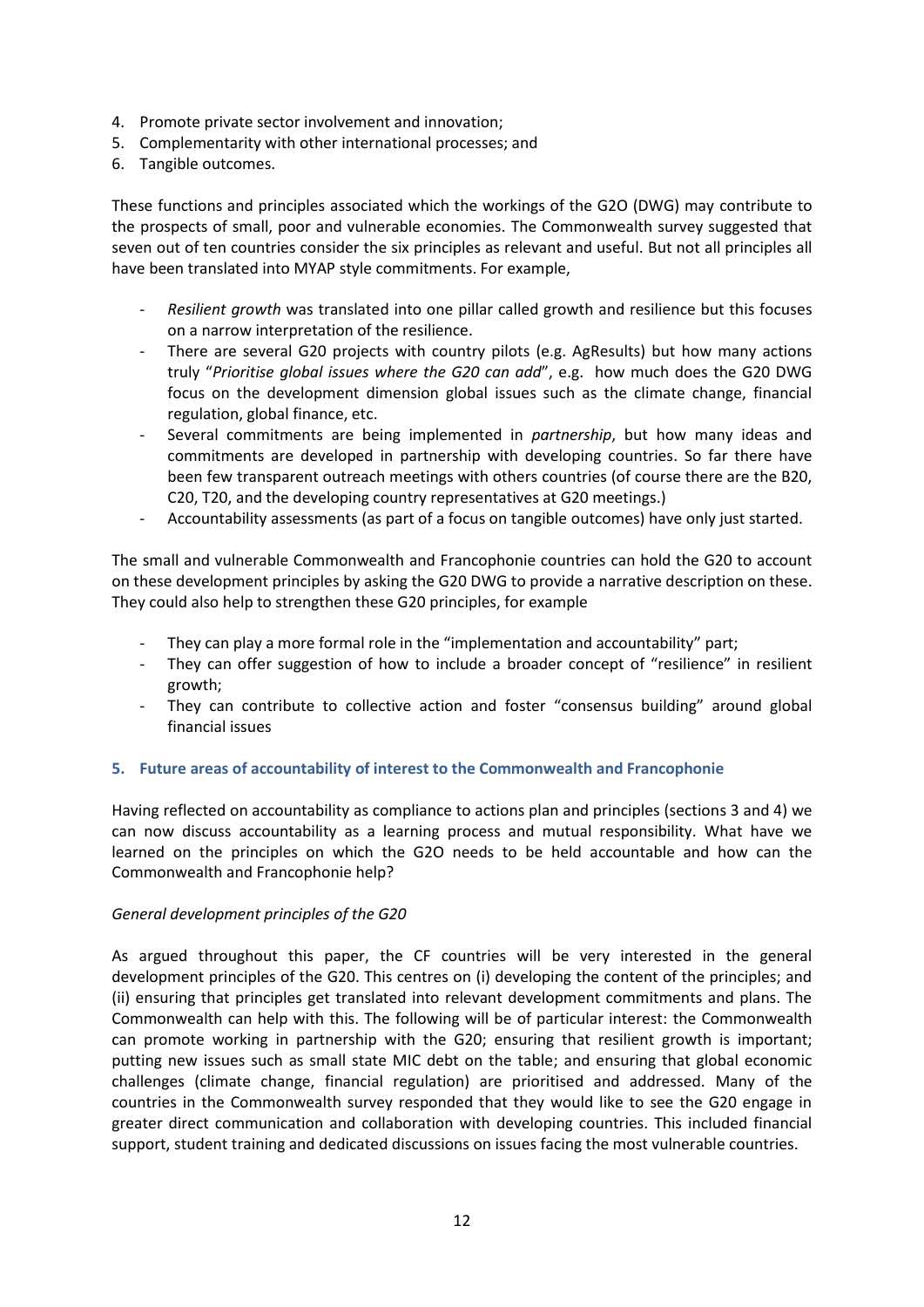#### *Continue MYAP focal areas*

A number of current pillars will remain important. The Commonwealth survey indicated that typical answers to the question of areas of future accountability included infrastructure development, private investment and job creation, and trade conditions between developing and developed countries. The survey also suggested that human resources development was a key component of the current MYAP. A focus on these areas would be consistent with a strong emphasis on structural transformation in recent policy documents from African regional organisations and would be closely related to the G20-LIC 20 point charter for resilient and transformative growth (te Velde, 2010).

### *Extending the accountability mechanism to the development dimension of all G20 actions*

There are be a number of areas where the G20 could make an important contribution to growth and development in Commonwealth and Francophonie countries but which may not be highlighted currently in the G20's development agenda. For six of the ten countries in the Commonwealth survey, the wider G20 discussions are as important as the G20's specific development commitments in its Seoul Multi Year Action Plan on Development.

Examples of G20-related core areas that are important for the poor, small and vulnerable economies: financial regulation, financial and economic stability; global imbalances and exchange rates, natural resource management (te Velde, 2012b). The survey confirmed a number of these areas: climate change, energy and natural resources, human resources development and financing as crucial areas. This would mean a different job description for the G20 DWG and an extension of its brief to analyse and argue for the development dimension of the G20 core agenda. Developing countries could help to implement such agenda.

### *How can the Commonwealth and Francophonie help?*

The G20 is very important for the Commonwealth and Francophonie, but the Commonwealth and Francophonie can also be important partners for the G20. More specifically, the two associations can help the G20 in a number of respects: (1) analysis and research; (2) consensus building; (3) knowledge sharing and (4) global advocacy. The Commonwealth survey suggested that responding countries wanted to see the Commonwealth Secretariat play a greater role in monitoring and evaluating the G20's commitments and projects in developing countries. For some, the Commonwealth Secretariat could act as a type of liaison between developing countries and the G20, lobbying for projects, heightening the visibility of the G20 agenda in developing countries, and continuing the dialogue between the two. Commonwealth countries also suggested they can help individually. Suggested methods of helping to implement or monitor G20 development actions included providing administrative support, partaking in peer reviews, and participating in Working Groups. Some countries suggested a more individual approach where they would take greater interest in the projects of the G20, and support its development agenda where possible.

#### <span id="page-13-0"></span>**6. Conclusions**

The G20 is now taking interest a keen interest in developing an accountability mechanism for its development commitments in the Seoul consensus. This paper has examined compliance of the MYAP and the extent to which MYAP implementation has followed the Commonwealth and Francophonie recommendations to the G20. We found that there was progress in many areas in terms of compliance, and that there was evidence of convergence with Commonwealth and Francophonie recommendations in some but not all areas. But it is much more difficult to gain insights into how individual countries have been affected directly or indirectly (e.g. we found the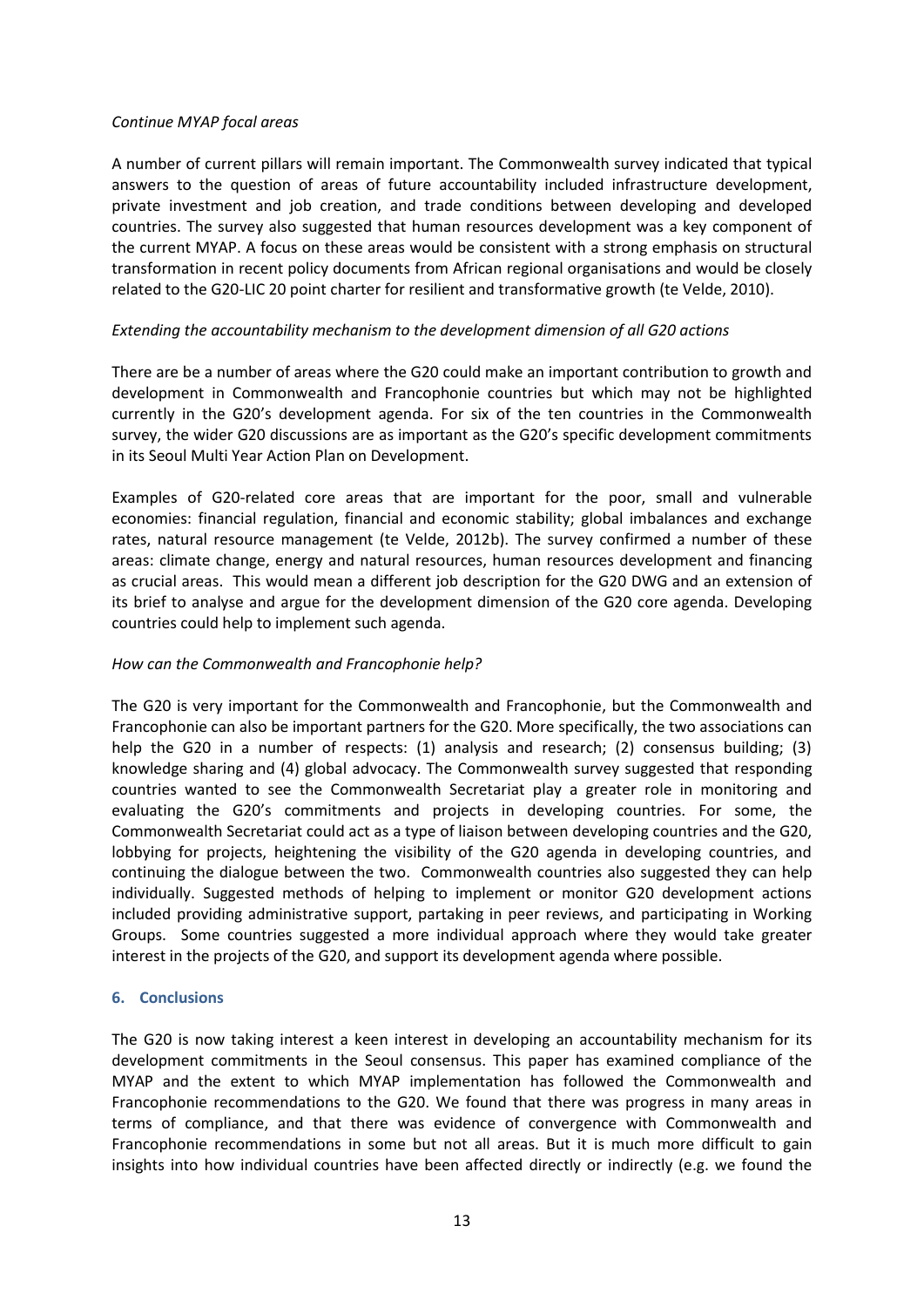G20 has initiated pilot studies directly benefiting countries such as Bangladesh, Benin, Cambodia, Dominican Republic, Ghana, Haiti, Indonesia Kenya, Laos, Malawi, Mongolia, Mozambique, Nigeria, Uganda and Zambia; but there are many indirect effects), and there were instances of lack of progress or lack of consideration of specific interests. We have described the interest of the Commonwealth and Francophonie countries in the MYAP and the general principles of the Seoul consensus, and suggested how these can continue to benefit Commonwealth and Francophonie countries. We also suggested a number of new areas where CF countries can hold the G20 to account.

In terms of next steps, the Commonwealth and Francophonie countries need to:

- Consider how the G20 (and the Seoul consensus in particular both MYAP and principles) has affected their country and what they have learned from this. This will feed into the current efforts of the G20 to write the accountability report to be approved by leaders in September 2013.
- Consider how the G20 needs to be held accountable in the future and consider how Commonwealth and Francophonie countries can best take advantage of G20 actions.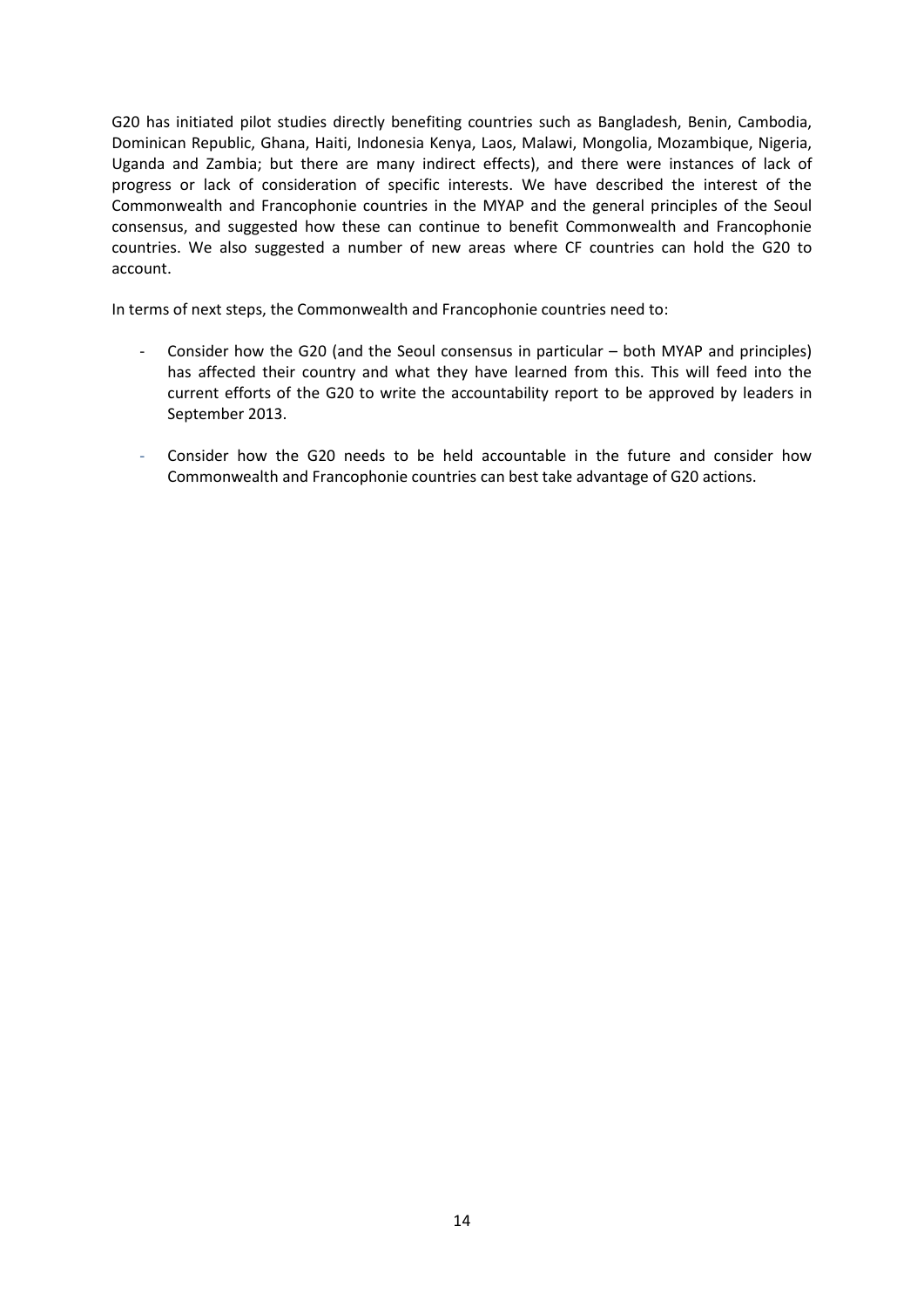#### <span id="page-15-0"></span>**References**

- Agriculture Market Information System (2013) 'About AMIS'. Available at: [http://bit.ly/XHCGZM.](http://bit.ly/XHCGZM) Viewed 12 April 2013.
- Commonwealth Secretariat (2012) 'Outcome Statement: Commonwealth-Francophonie-G20 Meeting'. London: Commonwealth Secretariat. Available at:<http://bit.ly/ZQbw4d>
- G20 (2011) Action Plan on Food Price Volatility and Agriculture, ministerial Declaration from the Meeting of G20 Agriculture Ministers, 22-23 June 2011. Paris: G20. Available at: <http://bit.ly/mJZnRT>
- G20 (2012) *The Russian Presidency of the G20:Outline*. Available at: http://bit.ly/11Isnq1
- G20 (2013) *G20 Development Working Group Accountability Mechanism for G20 Development Commitments,* options paper.
- G20 Development Working Group (2012) 'State of play: September 2012'. Updated 3 October
- Higher School of Economics National Research University and Toronto University (2012) *Mapping G20 Decisions Implementation: How G20 is delivering on the decisions*, International Organizations Research Institute of the National Research University Higher School of Economics and the G20 Research Group at the University of Toronto, Draft Report. Toronto: University of Toronto. Available at:<http://bit.ly/YvqgDM>
- Roo, Q. (2012) 'The Sherpas hold their fifth and final meeting under the Mexican presidency of the G20'. Gobierno Federal: Press Release. Available at: <http://bit.ly/YhVZnm>
- te Velde, D.W. (2010) *The G-20 Growth Framework: What Role for Low-income, Small and Vulnerable Countries?* London: Overseas Development Institute. Available at: [http://bit.ly/10QIWuT.](http://bit.ly/10QIWuT) 12 April 2013.
- te Velde, D.W. (2012a) 'G20 and Inclusive Green Growth', PowerPoint Presentation for G20 Development Conference, Mexico City, 19-20 January.
- te Velde, D.W. (2012b) *Accountability and effectiveness of the G20's role in promoting development*. London: Overseas Development Institute. Available at: <http://bit.ly/110xVHC>
- The World Bank 'Key Questions and Answers: AgResults: Innovation in Research and Delivery'. Washington, DC: The World Bank. Available at:<http://bit.ly/Zl9enK>
- The World Bank (2012) *AgResults: Innovation in Research and Delivery Draft Concept Note*. Washington, DC: The World Bank. Available at:<http://bit.ly/XvXwcm>
- The World Bank (2013) 'AgResults: Innovation in Research and Delivery', Concessional Finance and Global Partnerships. Washington, DC: The World Bank. Available at:<http://bit.ly/qD3E71>
- The United Nations (2012) 'The Principles for Responsible Agricultural Investment (PRAI)', United Nations Conference on Trade and Development. Geneva: The United Nations. Available at: [http://bit.ly/12RKhqP.](http://bit.ly/12RKhqP) Viewed 12 April 2013.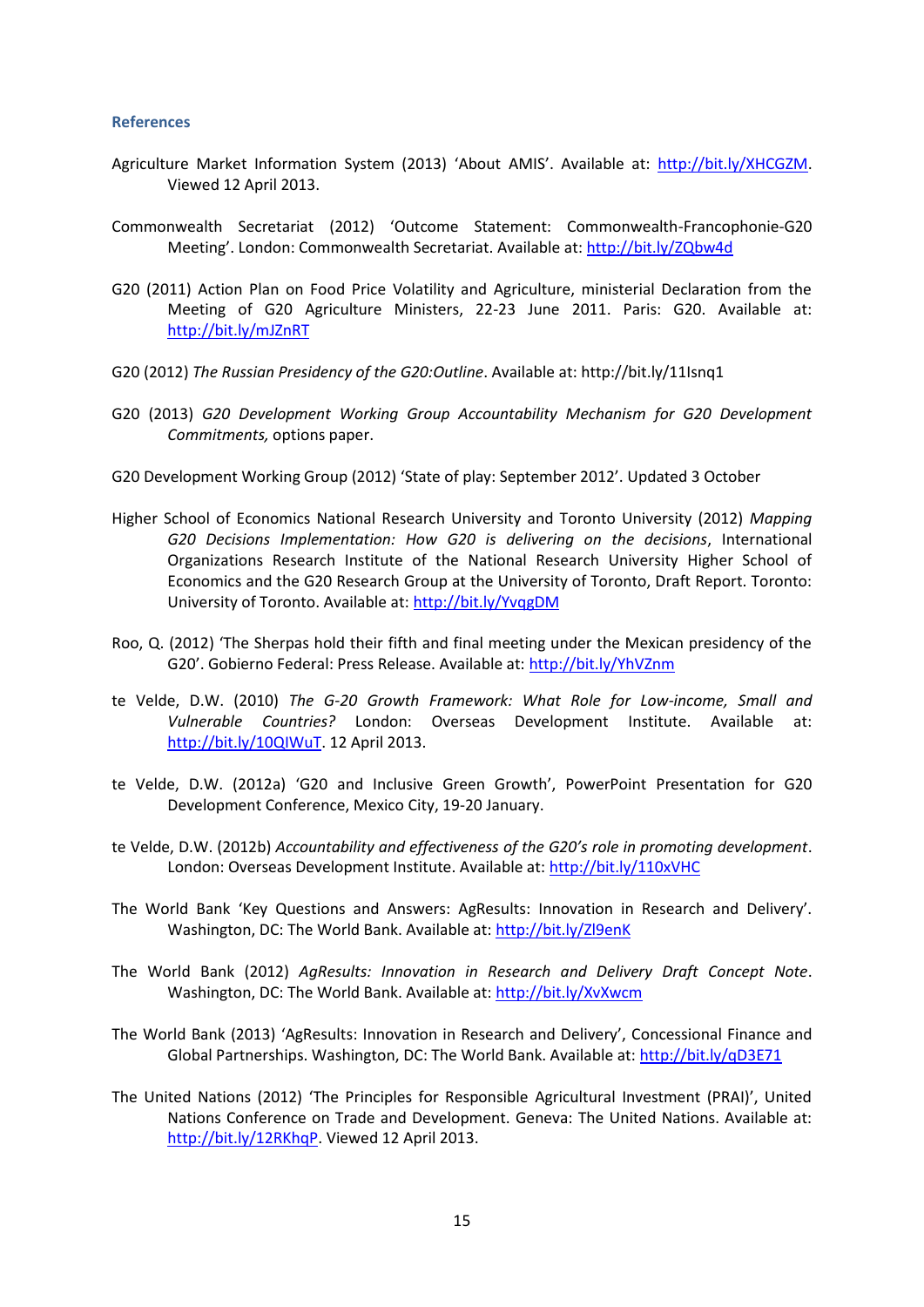#### **Commonwealth resources on the G20**

- Briguglio, L. (2011) *Growth with Resilience: Perspective from the Commonwealth and the Francophonie and Recommendations to the G20*, paper commissioned by the Commonwealth Secretariat and La Francophonie, London: Commonwealth Secretariat. Available at[: http://bit.ly/158xdxv](http://bit.ly/158xdxv)
- Commonwealth Secretariat (2011) *The Poorest, Smallest and Most Vulnerable Economies in Global Trade: A Role for the G20,* paper commissioned by the Commonwealth Secretariat and La Francophonie, London: Commonwealth Secretariat. Available at:<http://bit.ly/153xyRV>
- Commonwealth Secretariat (2011a) *The G20 and the Commonwealth: A Strengthening Collaboration*, paper presented at the working lunch for Ministers of Finance, 21 September 2011. London: Commonwealth Secretariat. Available at: <http://bit.ly/ZeCe3p>
- Commonwealth Secretariat (2011b) *Cape Town Statement on the G20 Multi-Year Action Plan on Development*, presented at The G20 multi-Year Action Plan on Development: Commonwealth and Organisation Internationale de La Francophonie Perspectives conference, 26 June 2011. London: Commonwealth Secretariat. Available at: <http://bit.ly/17vEeI2>
- Commonwealth Secretariat (2012a), *Green Growth in Poor, Small and Vulnerable States: The Green Economy as a Transformation Pathway to Sustainable Development,* paper commissioned by the Commonwealth Secretariat and La Francophonie, London: Commonwealth Secretariat. Available at[: http://bit.ly/ZRkVBq](http://bit.ly/ZRkVBq)
- Commonwealth Secretariat (2012b) *Annual Commonwealth Dialogue on the G20 Development Agenda: A Deepening Commonwealth Contribution to G20 Processe*s, Discussion Paper presented at the International Monetary Fund, London: Commonwealth Secretariat. Available at: <http://bit.ly/ZRlXxr>
- Commonwealth Secretariat (2013) *Annual Commonwealth Dialogue on the G20 Development Agenda: A Deepening Commonwealth Contribution to G20 Processe*s, Background Paper presented at the International Monetary Fund, London: Commonwealth Secretariat. Available at: <http://bit.ly/ZRkhDZ>
- Commonwealth Secretariat and Rosemary Stevenson (2012) Food Security: *Perspectives from the Poorest, Smallest and Most Vulnerable Members of the Commonwealth and the Francophonie,* paper commissioned by the Commonwealth Secretariat and La Francophonie, London: Commonwealth Secretariat. Available at: <http://bit.ly/153xyRV>
- Massa I., te Velde, D.W. and Kingombe, C. (2011) *The G20 and Financial Inclusion: Perspectives and Suggestions from Developing Countries of the Commonwealth and Francophonie*, paper presented at the Cape Town G20-Commonwealth outreach meeting, London: Commonwealth Secretariat. Available at[: http://bit.ly/12UqRgZ](http://bit.ly/12UqRgZ)
- te Velde, D.W. (2011), *Development at the G20 A Commonwealth role in facilitating, implementing and monitoring, with a focus on Commonwealth small states*, paper commissioned by the Commonwealth Secretariat and La Francophonie, London: Commonwealth Secretariat. Available at: http://bit.ly/12Us0Fu

#### **Further Resources:**

G20 (2012) *2012 Progress Report of the G20 Developing Working Group*. Gobierno Federal: G20. Available at: http://bit.ly/NOp08R

The G20's website(2013). Available at[: http://www.g20.org/.](http://www.g20.org/) Viewed 12 April 2013.

University of Toronto (2013) 'G20 Information Centre'*,* Munk School of Global Affairs. Toronto: University of Toronto. Available at: [http://bit.ly/vYFqs.](http://bit.ly/vYFqs) Viewed 12 April 2013.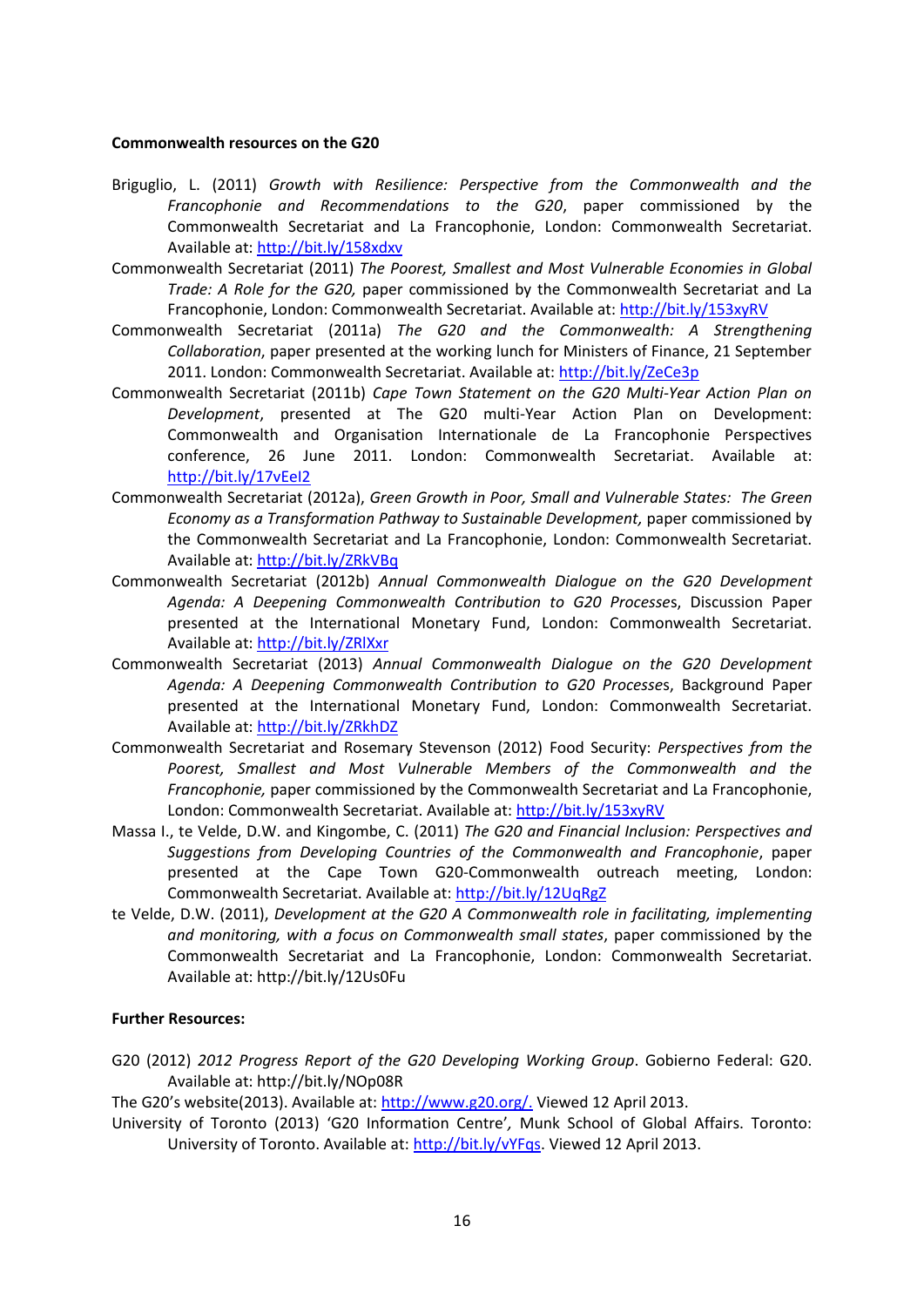# <span id="page-17-0"></span>**Appendix A - Responses to the Survey on Accountability**

#### **Section 1: Relationship with the G20, including the G20 Development Working Group (DWG)**

1. To what extent has your country been engaged with the G20's development agenda since 2010? *(Please tick appropriate box)*

Seven of the countries—Botswana, Cameroon, The Gambia, Lesotho, the Republic of Mauritius, Samoa and Seychelles—responded that they did not have any specific involvement with the G20 or the G20 Development Working Group (DWG) meetings and programmes. Bangladesh participated in the High Level Consultation on the G20 Seoul, Cannes and Mexico Summits to coordinate the Asia-Pacific voice ahead of each summit. Botswana participated in the Global Forum on Transparency and Exchange of Information for Tax Purposes, which works to ensure cooperation on international in tax matters, and is strongly supported by the G20. Saint Lucia responded that it directly participated in the G20 DWG Meeting in Cape Town in June 2011.

#### **Section 2: Effectiveness of the Seoul [Multi Year Action Plan \(MYAP\)](http://www.g20.utoronto.ca/2010/g20seoul-development.html)**

2. To what extent are the six principles<sup>2</sup> embodied by the MYAP still relevant and useful? Are they the right ones?

Seven of the countries—Bangladesh, Botswana, Cameroon, The Gambia, Sierra Leone, Samoa and Saint Lucia—suggested that the six principles were still relevant and useful. While none of the countries responded that the six principles were not relevant and useful, Lesotho highlighted that they applied particularly to low income countries, and Saint Lucia suggested that global economic integration be added as a seventh principle. The Republic of Mauritius suggested that the principles were relevant and useful as long developmental goals were met.

- 3. The G20 DWG's nine priority development pillars are: Infrastructure, human resource development, trade, private investment and job creation, food security, growth with resilience, financial inclusion, domestic resource mobilisation and knowledge sharing.
	- a. Of the nine areas of focus, which are the three most important for your country?

The most important pillar was infrastructure, with nine responses, and private investment and job creation, with six responses. Human resource development received five responses. Domestic resource mobilisation only received one response, and none of the countries responded with financial inclusion or knowledge sharing as their most important focus. Lesotho, Samoa and Saint Lucia all suggested infrastructure, private investment and growth and resilience. Additionally, Seychelles and the Republic of Mauritius were aligned in their choices of infrastructure, human resource development and growth and resilience.

> b. Do the nine G20 pillars fully cover the development challenges of your country? If not, what is missing?

<sup>1</sup>  $2$  The six principles are: Focus on economic growth for poverty reduction; a global development partnership; prioritize global or regional systemic issues that call for collective action; private sector participation; complementarity with other international processes; and tangible outcomes.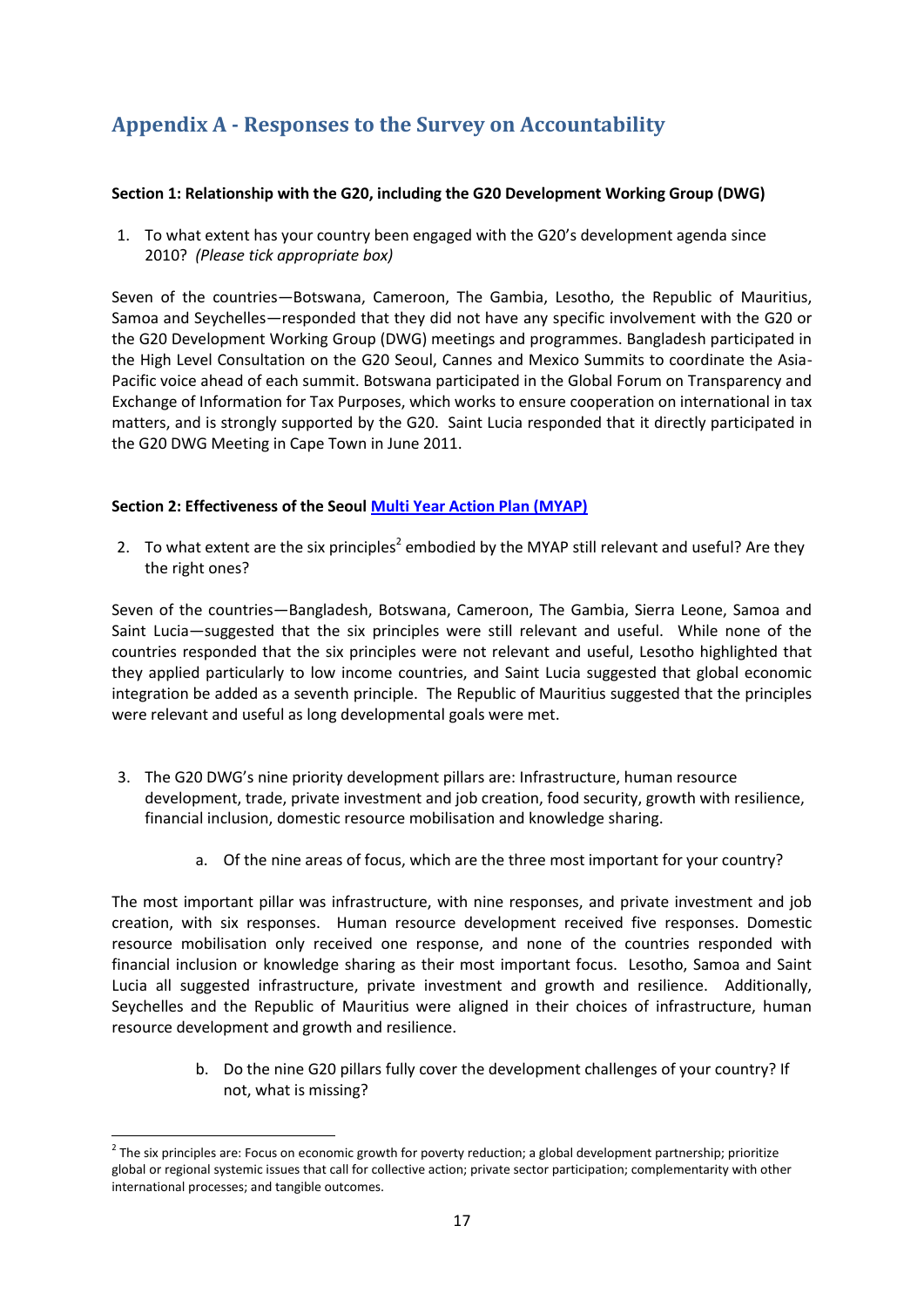Four countries suggested the pillars are still important (Lesotho, the Republic of Mauritius, Samoa and Saint Lucia). Although each country generally had unique responses, climate change was mentioned by more than one country. Along the environment theme, renewable energy and energy security, natural resource management and disaster risk reduction were offered as suggestions.

4. The table below is a short summary of the specific commitments made by the G20 DWG to take action in each of the nine priority development pillars. For each of these please tick the appropriate box.

Generally the responses for the progress made on each of the nine priority development pillars were mixed, however 'facilitate the flow of international remittances' under the pillar of growth and resilience was the area with which countries were overall most satisfied with. 'Support developing countries to strengthen and enhance social protection programs' under the pillar of growth and resilience, and 'enhance trade capacity and access to markets' under the pillar of trade, received the lowest marks for progress. Saint Lucia was the most positive country, with six 'good' and nine 'satisfactory' responses out of sixteen, while one country indicated eight 'poor' responses. A number of other countries were significantly unaware of the commitments of the G20 DWG to take action in each of the nine priority development pillars, and opted not to rate any of the categories.

5. Please indicate any specific examples of how the G20 is meeting its commitments under the MYAP, where progress is indicated as 'good' in question 4 above:

For this question, the answers were again quite diverse. While only five of the ten responded there was no overlap in the examples of how the G20 is meeting its commitments under MYAP. The use of panels and workshops was mentioned, as well as the support of the World Bank, UN and the IMF.

6. What is your experience of how the G20's commitments and results on its Development Agenda are communicated beyond the G20? How can this be improved?

Most countries responded with ways that the G20 could become more accessible and spread its message wider. Greater visibility in low income countries and non-G20 members was encouraged, and the use of a newsletter, international institutions, such as the World Bank, the Commonwealth and ADB, and social media were given as examples to increase G20 communications.

#### **Section 3: Wider G20 accountability issues**

7. Do you think the wider G20 discussions (e.g. financial regulatory reform, crisis management, macro-economic coordination on currencies) are less important, as important, or more important for your country than the G20's specific development commitments in its Seoul Multi Year Action Plan on Development?

For six of the countries, Bangladesh, Botswana, The Gambia, Lesotho, Sierra Leone and Saint Lucia, the wider G20 discussions were as important as the G20's specific development commitments in its Seoul Multi Year Action Plan on Development. One country responded that the wider goals of the G20 were less important than the specific commitments in the Seoul MYAP, while three others responded that they were more important.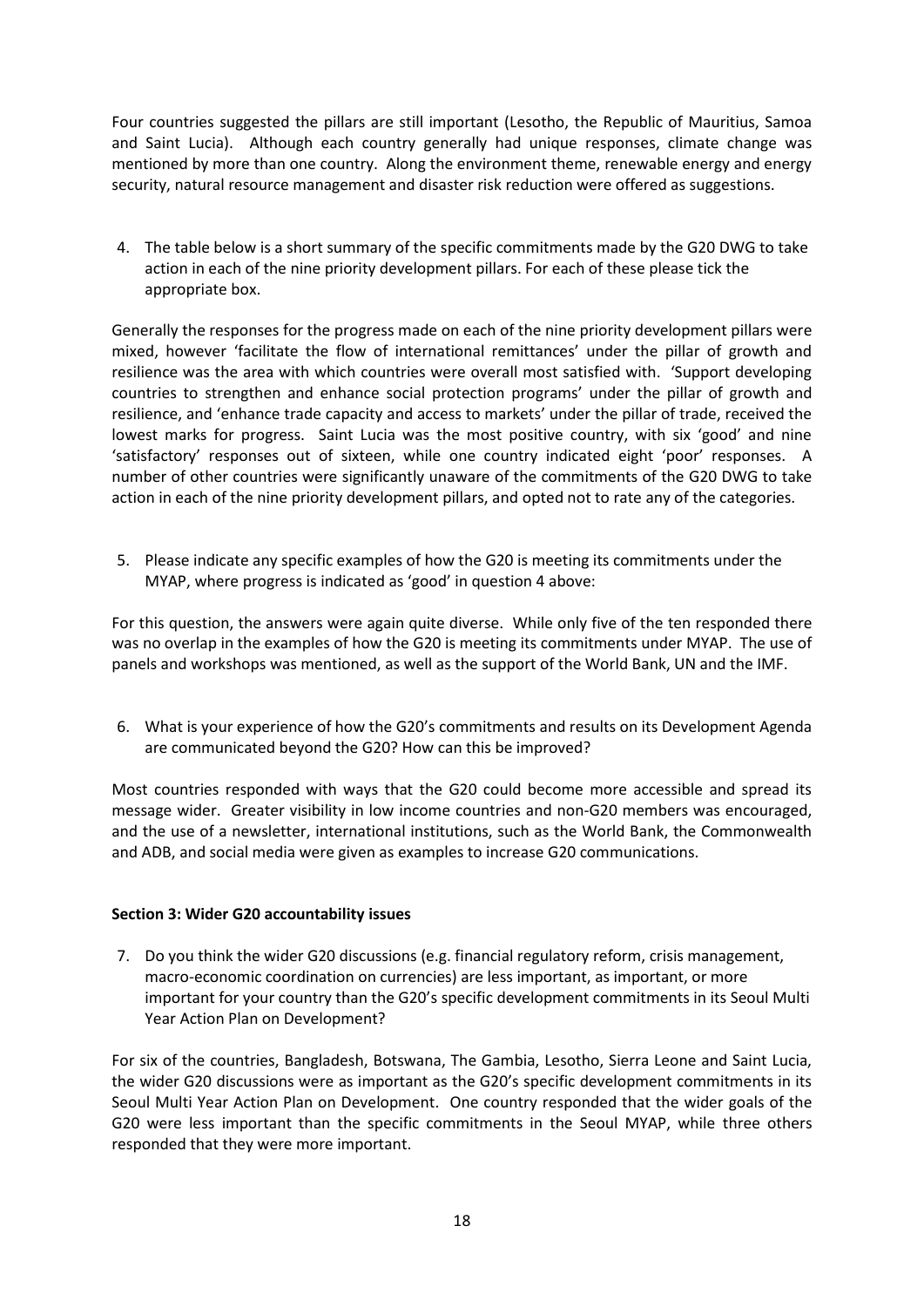8. Do you think that the wider G20 discussions, outside the Seoul Multi Year Action Plan on development, should be subject to a more thorough accountability framework? If so, what should be the elements of such a framework?

The majority of the countries responded with suggestions with new elements that should be incorporated in the Seoul MYAP accountability framework. Several suggestions voiced a desire for the G20 to be clearer in its goals and objectives at the beginning of a new project or pledge, and greater monitoring during implementation of its commitments. One country voiced concerns about the G20 becoming too rigid as a result of a more thorough accountability framework, although they did reiterate that an accountability framework was necessary.

9. What would you like to see the G20 do differently to improve its impact for developing countries, especially the poorest, smallest and most vulnerable countries?

Many of the countries responded on the theme that they would like to see the G20 engage in greater direct communication and collaboration with developing countries. This included financial support and commitments, student training and dedicated discussions on issues facing the most vulnerable countries.

10. How could the G20 be held accountable to the international community for its work in development?

Most countries responded voicing a desire for better communication from the G20 to the international community. There were several suggestions for more publications on the G20's projects and progress, and greater involvement of international organizations, such as the World Bank and the African Union.

#### **Section 4: Priorities for Commonwealth developing countries**

11. What do you consider to be the most important 3-4 issues the G20 should focus its development efforts on in the next 2-3 years?

Common answers to this question included infrastructure development, private investment and job creation, trade conditions between developing and developed nations, and climate change.

12. What role can the Commonwealth Secretariat play in ensuring better accountability of the G20 to developing countries on its development agenda?

The general desire of the responding countries was to see the Commonwealth Secretariat play a greater role in monitoring and evaluating the G20's commitments and projects in developing countries. For some, the Commonwealth Secretariat could act as a type of liaison between developing countries and the G20, lobbying for projects, heightening the visibility of the G20 agenda in developing countries, and continuing the dialogue between the two.

13. What role can your country play in helping to implement or monitor G20 development actions?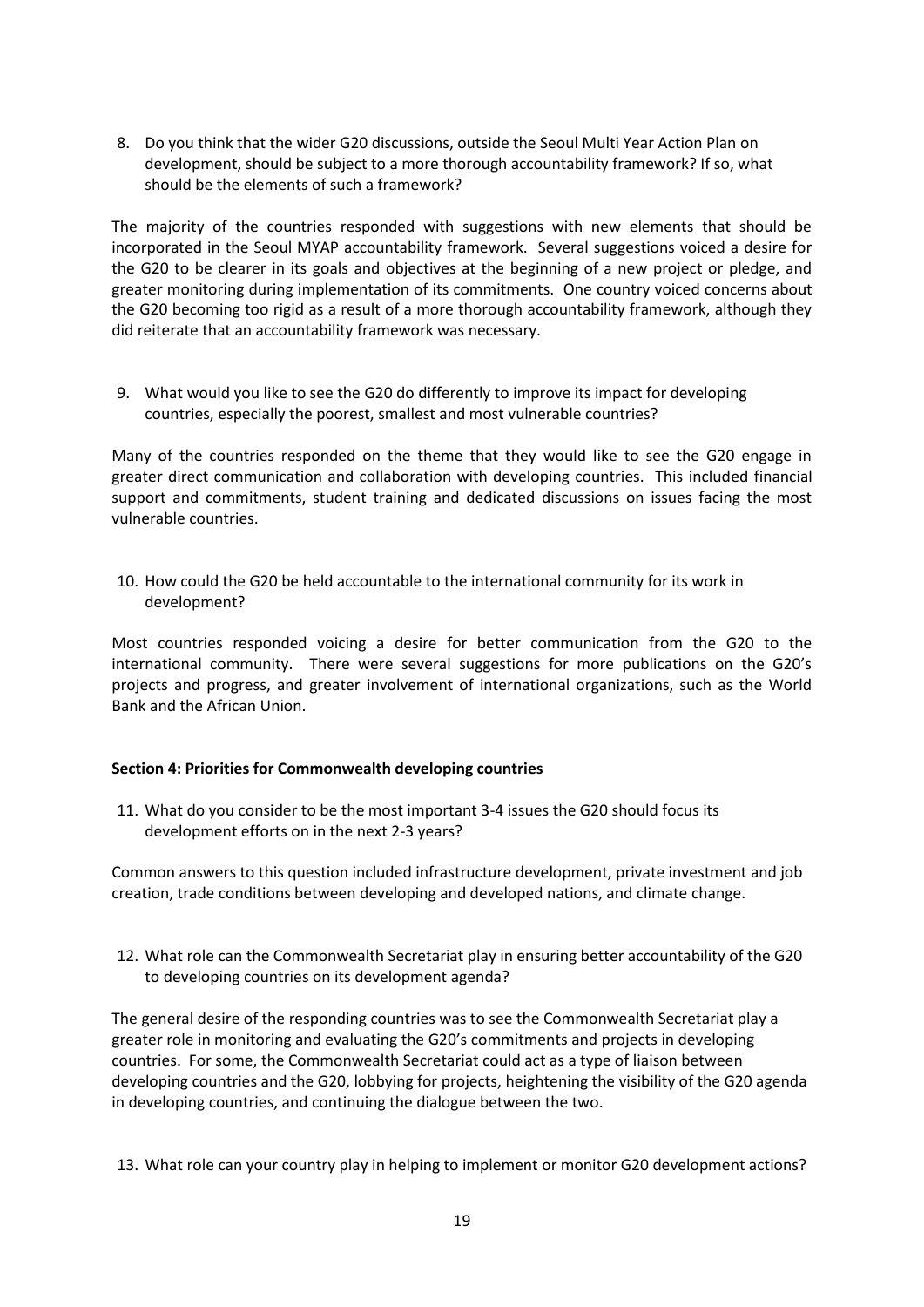Suggested methods of helping to implement or monitor G20 development actions included providing administrative support, partaking in peer reviews, and participating in Working Groups. Saint Lucia, Samoa and Seychelles suggested a more individual approach wherein they would take greater interest in the projects of the G20, and support its development agenda where possible.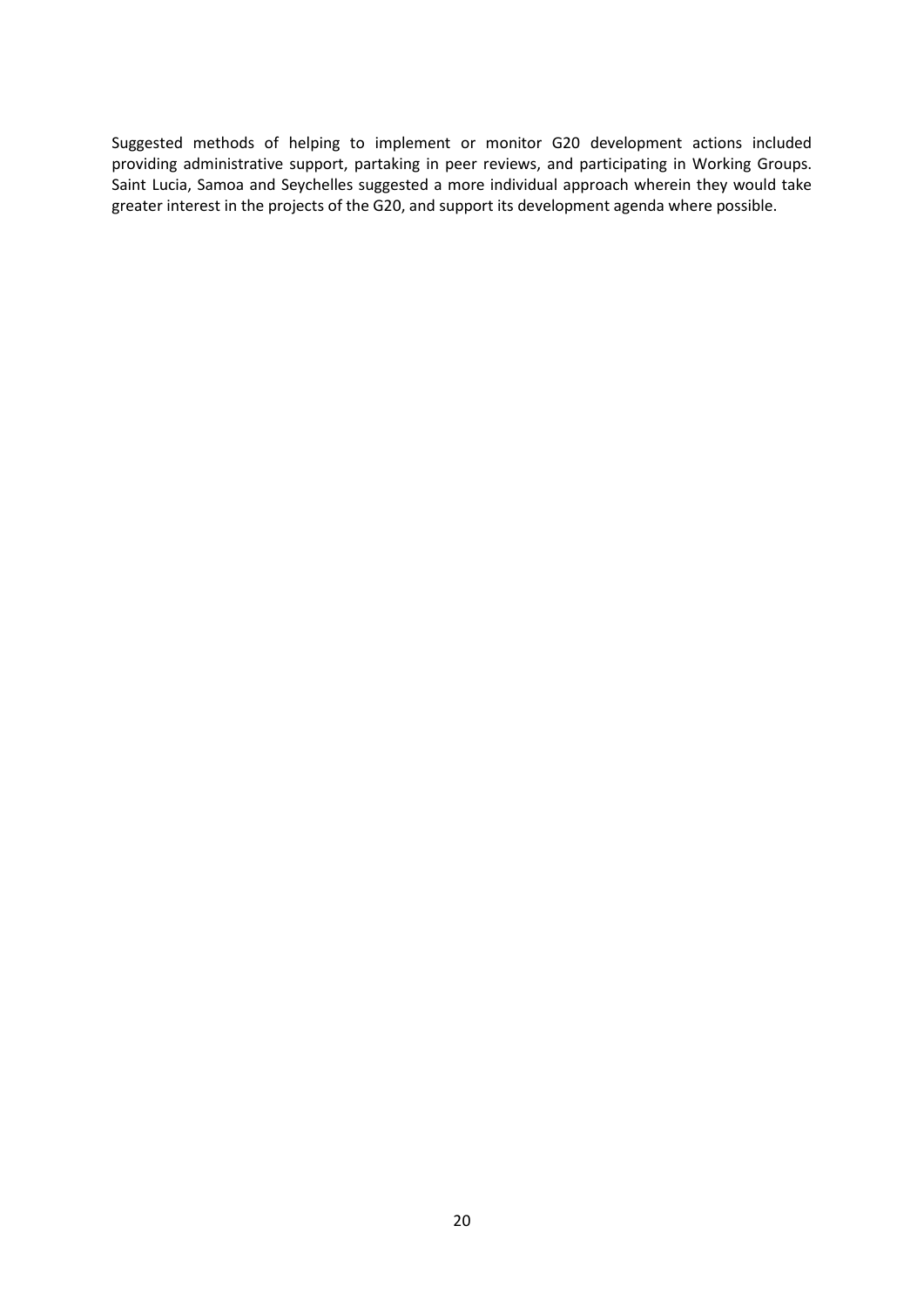# <span id="page-21-0"></span>**Appendix B - Tracking G20 MYAP and Commonwealth recommendations**

The information below is not an exhaustive list of G20 achievements.

#### **1. Infrastructure**

#### *Action 1: Develop Comprehensive Infrastructure Plans*

- Review size and range of Project Preparation Facilities, taking into account the upcoming results of the assessment commissioned by the Infrastructure Consortium for Africa (ICA)
- The Report on 'Misperception of Risk and Return in Low Income Countries' by Roland Berger was available in June 2012
- Scaling up of the Construction Sector Transparency Initiative; the implementation of the 'Sokoni Africa Infrastructure Marketplace' platform and the launch of a global infrastructure benchmarking initiative

In addition, DWG 2012 welcomes:

- The report on 'Best Practices for Urban Mass Transport Infrastructure Projects in Medium and Large Cities in Developing Countries'
- The strengthening of public-private practitioners networks in every region by channelling resources and knowledge towards the adoption of best practices by policy makers
- The review of the WB-IMF Debt Sustainability Framework reaffirmed its critical role in improving debt management in LICs while striving to better capture the expected economic and social return from transformative investments

## *Action 2: Creating a High-Level Panel for Infrastructure Investment (HLP) to mobilize support for scaling up infrastructure financing*

- HLP created and reported
- Harmonization of procurement principles between MDBs to public sector recipients and private sector (completed)
- Continue with the implementation of the recommendations of the MDB Action Plan and of HLP report supported by the leaders in Cannes
- Present an updated report on the follow-up of the recommendations and plan elaborated by the HLP and MDBs
- Report on best practices for urban mass transport infrastructure projects became available in June 2012

### **2. Human resource development**

#### *Action 1: Create internationally comparable skills indicators*

- DWG 2012 looks forward to the creation by end 2014 of a comparable database across countries to serve as a monitoring tool for assessing employable skills development in LICs
- Prototype prepared, tested and revised June 2012. Reported on to the DWG, May 2012 in Los Cabos
- Pilot testing with content in three areas (Skills for disadvantaged youth, Skills anticipation for green growth, and Inclusion of persons with disabilities) completed and reported on by October 2012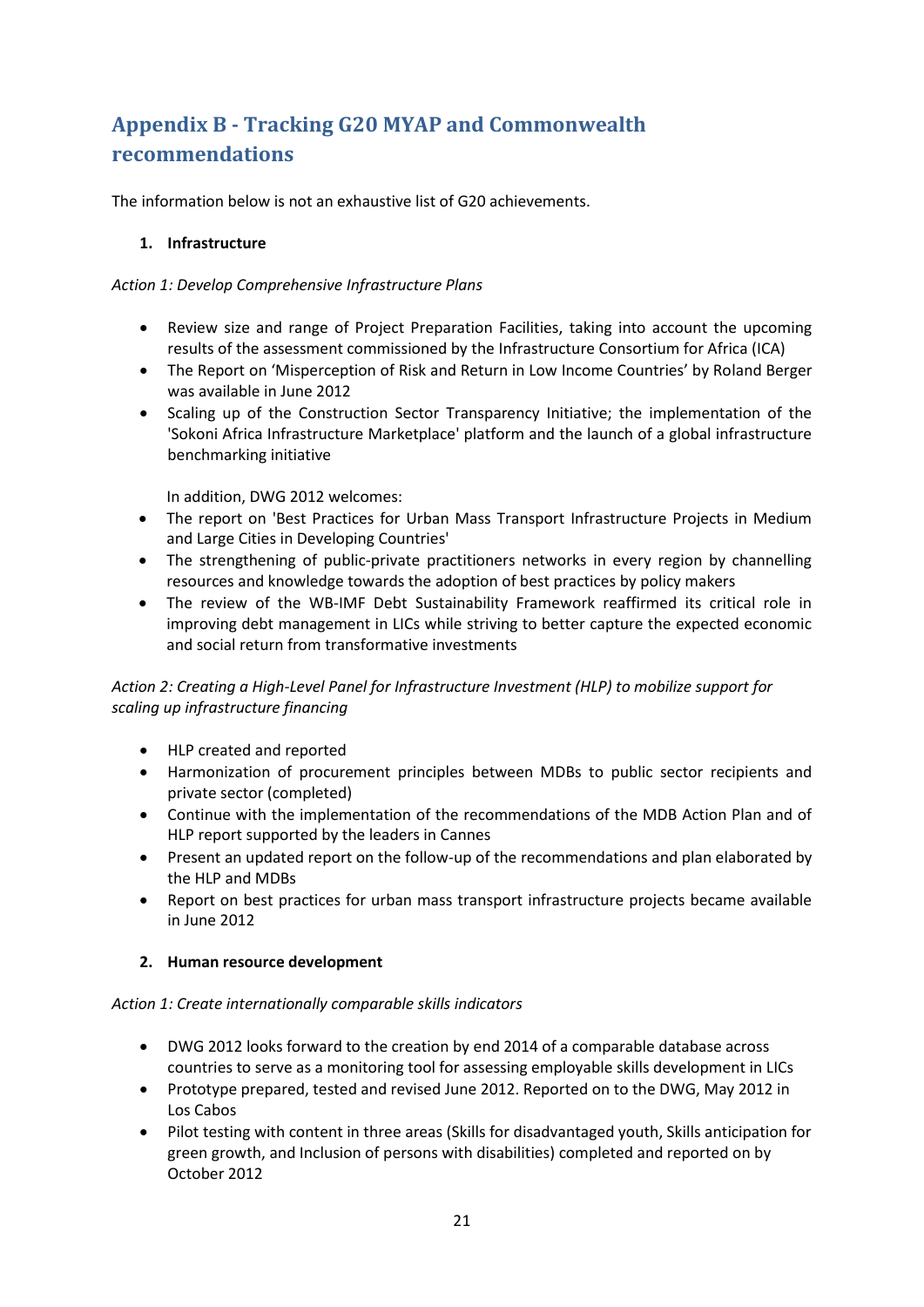- Action Plans in the Pilot countries: Bangladesh, Benin, Malawi and Haiti adopted (for Haiti more time might be required). Draft Action Plans produced through inter-ministerial and inter-agency workshops by April 2012 and reported on to the DWG. Action Plans in Bangladesh, Benin and Malawi to be finalized through country processes by October 2012 and to be drafted in Haiti by October 2012
- The relevant international organizations have agreed to work together to prepare an inventory of data availability and country coverage for constructing the proposed indicators.
- Final report on the conceptual framework with the full database of indicators will be prepared by end of 2014

### Action 2: Enhance national employable skills strategies

- The knowledge sharing platform (KSP) on skills for employment, a project led by the ILO in coordination with OECD, UNESCO and the WB, will collect relevant information from a variety of sources, from the private sector and academic institutions to bilateral agencies and IOs. It will share the answers that governments, employers, workers, and IOs are finding to the question of how we can bridge the world of education and training to decent and productive jobs
- The prototype of the KSP is being improved on the basis of pilot testing focusing on the following key G20 issues: skills for youth employment, disability inclusion and employment in anticipation of IGG. We look forward to the launching of KSP on skills for employment in December 2012

## **3. Trade**

### *Action: Enhance Trade Capacity and Access to Markets*

- Some G20 members have announced additional DFQF preferential market access for the LDCs since the Cannes Summit. WTO to provide periodic updates. WB to provide costs and benefits analysis of DFQF for individual LDCs
- DWG 2012 report reaffirms commitment to meeting Hong Kong DFQF commitments, and asks the WTO to produce further updates on extent of DFQF being provided, and the WB to continue to update and refine its cost-benefit analysis of DFQF for LDCs
- DWG 2012 report reaffirms G20 commitment to meeting Seoul commitments on A4T financing. Also requests OECD and WTO to report periodically on A4T flows, but data for 2011 may provide difficulties on level of commitments
- Aid for Trade for Africa including through enhanced financing of regional infrastructure by MDBs; Building on the [Aid for Trade] Review, a more detailed assessment of G20 members' case stories on Aid for Trade, prepared by OECD and WTO; (State of Play Report)
- DWG 2012 report notes the on-going new work from several IOs on new transparency databases, as well as the work of the OECD and WTO on the implications of global value chains in world trade and measuring the actual value-added of trade
- "DWG 2012 report voices support for AU leaders' commitment at their summit in Jan 2012 towards regional integration ; AfDB President plans to send a letter ahead of July AUC summit to African Heads of State with specific recommendations for removing obstacles to regional integration
- New facility is in the process of being put in place for a trade finance facility at the African Development Bank. The business plan has been developed, and new staff have been hired
- WTO's 4th Global Review of Aid for Trade to take place in Geneva July 2-10, 2013; the themes is Connecting to Global Value Chains with a subtheme of Regional Integration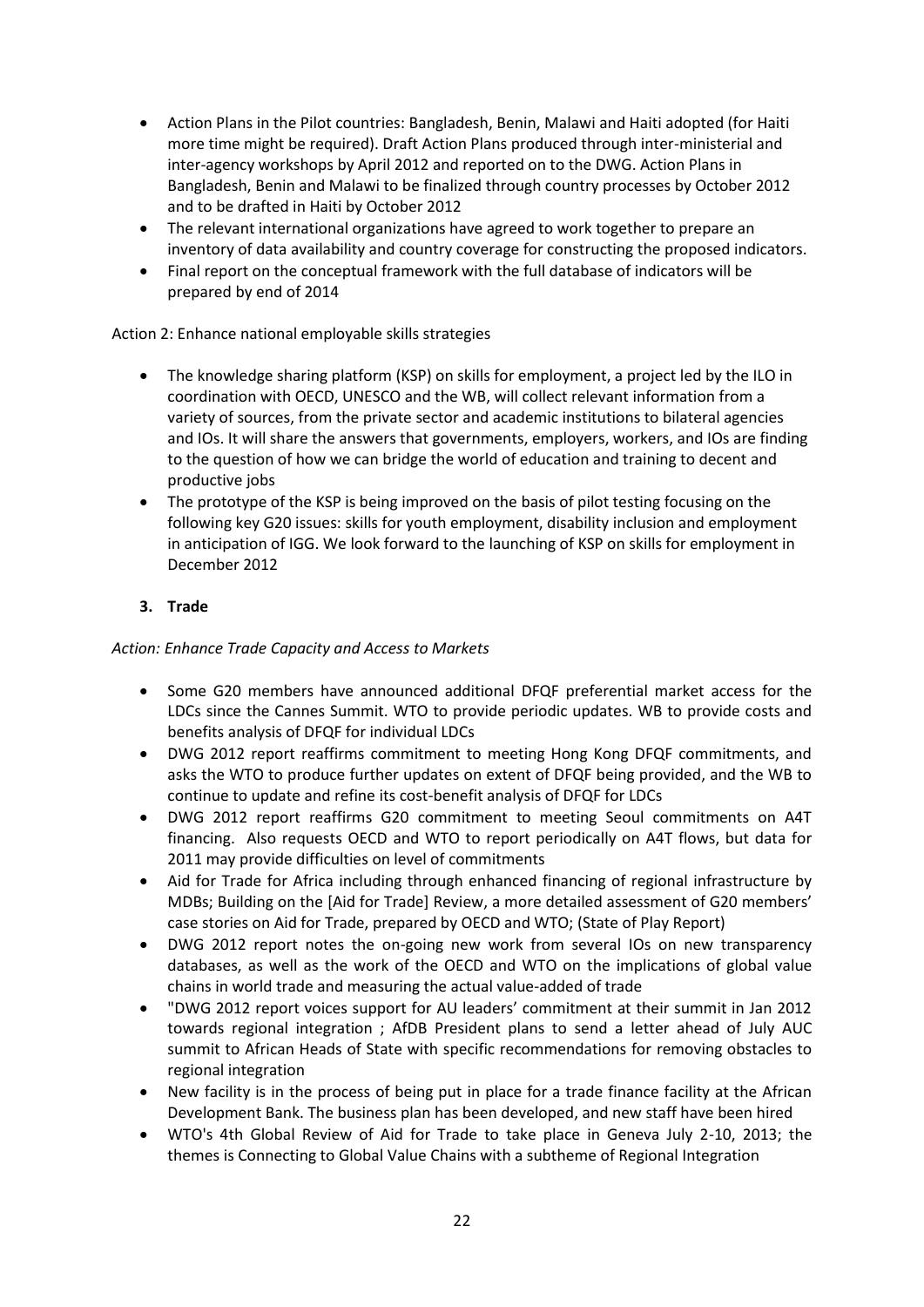## **4. Private investment and job creation**

## *Action: Support Responsible Value-Adding Private Investment and Job Creation*

- Summary Report on Private Investment and Job Creation by the Interagency Working Group is welcomed
- Invite low and middle income country governments to make use of the Indicator Framework developed and field tested in six low and middle income countries by the Interagency Working Group (IAWG). Ask the IAWG for a final report which includes the results of the field testing of the indicators

In addition, DWG 2012 welcomes

- Strong response to the G20 Challenge on Inclusive Business Innovation and congratulate the winners
- The Policy Note on the Business Environment for Inclusive Business Models by the IFC assessing regulatory hurdles

## **5. Food security**

## *Action 1: Enhance Policy Coherence and Coordination*

- Action Plan on Food Price Volatility and Agriculture was implemented in 2011
	- o The Agricultural Market Information System (AMIS) is a G20 initiative to enhance food market transparency and encourage coordination of policy action in response to market uncertainty. The initial focus of AMIS is on four grains that are particularly important in international food markets, namely wheat, maize, rice and soybeans<sup>3</sup>
		- Rapid Response Forum (within the framework of AMIS) will promote early exchange of key information on and discussion of prevention and responses to crises among policy-makers and assist in mobilizing wide and rapid political support for appropriate policy response and actions on issues affecting agricultural production and markets in times of crisis.
- AgResults: through October 2011, the World Bank has solicited 38 pull mechanism ideas from 24 experts in four Thematic Groups focused on in the areas of (1) Inputs/Increasing Yields, (2) Outputs/Post-harvest Management, (3) Livestock, and (4) Nutrition<sup>4</sup>
	- $\circ$  "Pull mechanisms" use public financing to reward agricultural innovation and, in the process, build sustainable markets for agricultural goods and services that benefit the poor, particularly those engaged in, or consuming the products of, smallholder agriculture

### *Action 2: Mitigate Risk in Price Volatility and Enhance Protection for the Most Vulnerable*

 DWG 2012 supports the country-level implementation of The Voluntary Guidelines on the Responsible Governance of Tenure of Land, Fisheries and Forests in the Context of National Food Security promote secure tenure rights and equitable access to land, fisheries and

**.** 

<sup>3</sup> http://www.amis-outlook.org/amis-about/ 4

http://web.worldbank.org/WBSITE/EXTERNAL/EXTABOUTUS/ORGANIZATION/CFPEXT/0,,contentMDK:230059 69~pagePK:64060249~piPK:64060294~theSitePK:299948,00.html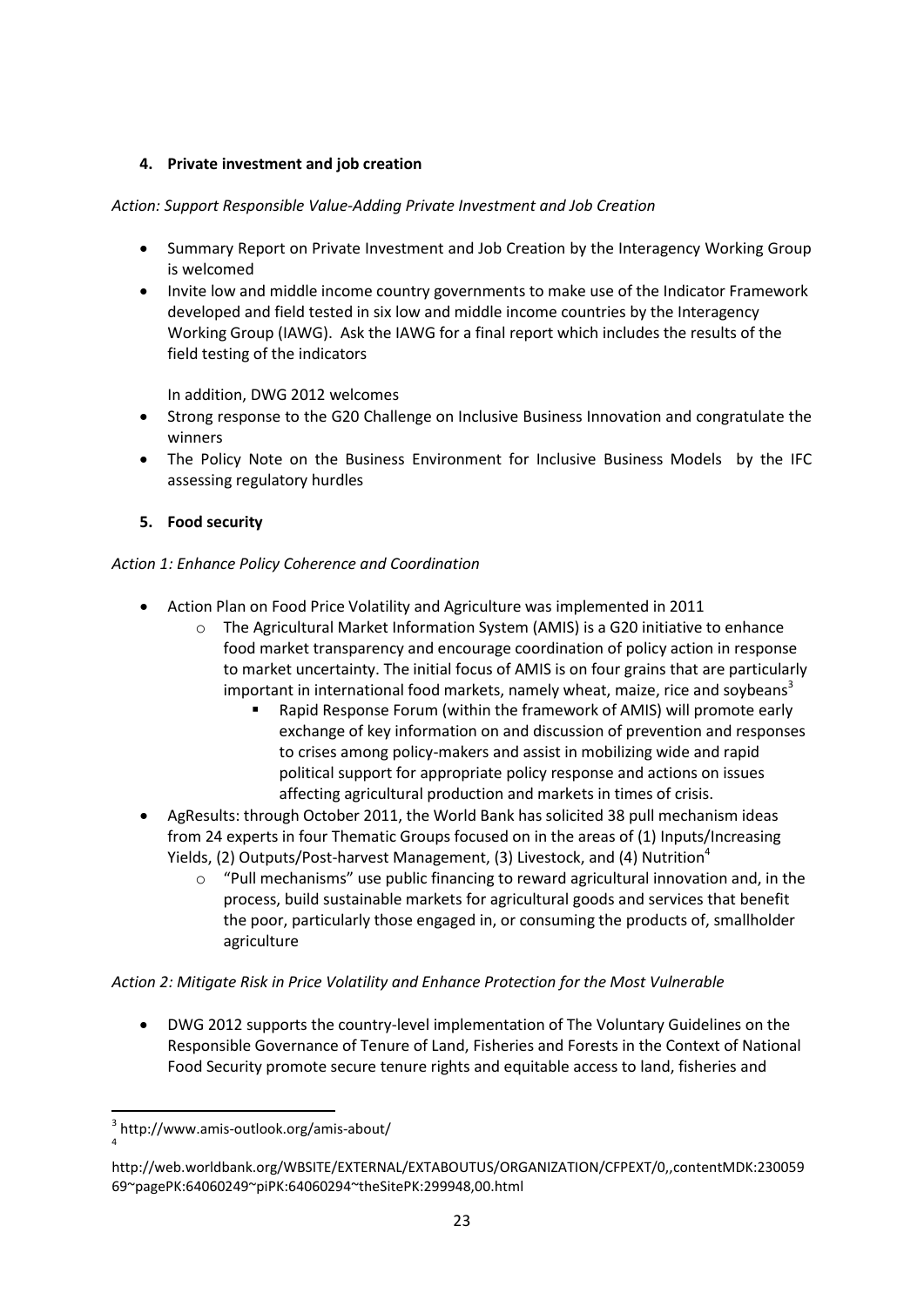forests as a means of eradicating hunger and poverty, supporting sustainable development and enhancing the environment.

- Tropical Agriculture Platform: major step towards coordinating knowledge-sharing and technical assistance of agricultural innovation systems in developing countries (2012)
	- o FAO sent invitation to international organizations such as IFAD, WB, IICA, PARD, FARA, among others to be part of the partnership; 25 IO's have accepted the invitation.
- DWG 2012 recognizes the work of IOs to produce a report on 'Sustainable Agricultural Productivity and Bridging the Gap for Small Family Farms'. We agree to consider the recommendations contained in the report, as well as the fertilizer initiative presented by NEPAD in this context
- DWG 2012 supports the implementation of the Platform on Agricultural Risk Management (PARM) and its joint work with the AU/NEPAD (African Union and its development arm) on the integration of risk management into Comprehensive African Agriculture Development Programme (CAADP) (which focuses on improving and promoting agriculture across Africa)
- DWG 2012 is committed to working with IOs concerned on some key initiatives in the framework of the Committee on World Food Security
- DWG 2012 supports the on-going work of the Committee on World Food Security as the foremost inclusive international and intergovernmental platform for food security.
- DWG 2012 encourages all countries to support the Principles for Responsible Agricultural Investment (PRAI)-- The seven Principles cover all types of investment in agriculture, including between principal investors and contract farmers<sup>5</sup>
	- o Summary report, regarding the field-testing of the PRAI will be issued in September 2012 by IOs (FAO, IFAD, IFPRI, UNCTAD, OECD and the World Bank)

# **6. Growth with resilience**

## *Action 1: Support developing countries to strengthen and enhance social protection programs*

- DWG 2012 recognizes the work of individual G20 countries to support global poverty monitoring initiatives, such as the Implementation of the UN Global Pulse
- Multilateral Coordination Mechanism delivered; the first social protection inter-agency board meeting (bringing together IOs and bilateral donors) took place on July 2 -3. The next meeting is scheduled for 29 October 2012
- DWG 2012 welcomes the International Labour Organization, World Bank, and UN Development Programme's implementation of the 2011 social protection commitments- the social protection gateway to facilitate knowledge-sharing on effective social protection approaches -- encourage all countries to participate in the gateway
- DWG 2012 welcomes the establishment of an inter-agency board chaired by the ILO and WB to enhance social protection coordination and collaboration among international organizations and bilateral donors at the national and international level

## *Action 2: Facilitate the flow of international remittances*

- Reference was made in the Los Cabos documents (including the Final Declaration and DWG Report) to reaffirmation of the Cannes commitment to work to reduce to 5% by 2014 the global average cost of transferring remittances
- Progress monitoring by the World Bank every six months

**<sup>.</sup>** 5 http://unctad.org/en/Pages/DIAE/G-20/PRAI.aspx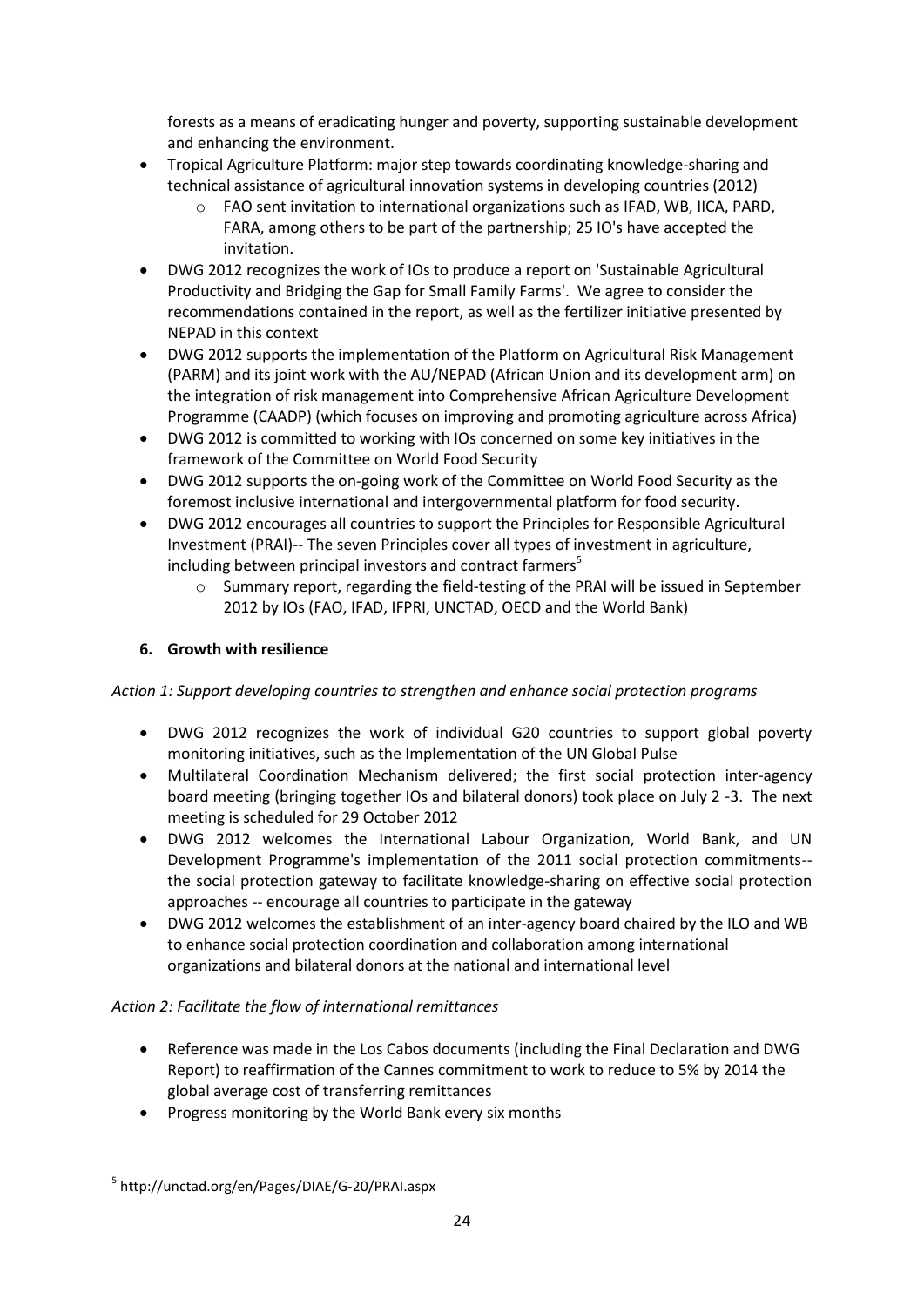- Among receiving countries, only India and Indonesia have taken action in line with the World Bank Principles for International Remittance Services
- Several sending countries have already reduced the transfer costs below 10% for USD200 and USD500 dollar transfer amounts; Russia and Saudi Arabia have already reached the targets of 5% costs for both transfer amounts

## **7. Financial inclusion**

#### *Action: Establish Global Partnership for Financial Inclusion*

- A multi-stakeholder GPFI conference on SSBs and financial inclusion took place on 29th Oct 2012, hosted by the Financial Stability Institute at the Bank of International Settlement
- The Data and Measurement sub-group has focused on reaching GPFI agreement on a G20 Basic Set of Financial Inclusion Indicators (the G20 Basic Set) for adoption by the Los Cabos Summit

In addition, the DWG 2012 welcomes:

- Significant progress by several Standard Setting Bodies (SSBs)
- The SME Finance sub-group continues the work successfully delivered in 2011 to improve the policy environment and identify and scale up successful models of SME financing
- We recognise the progress made by the GPFI and encourage it to continue with the implementation of the Financial Inclusion Action Plan

#### **8. Domestic resource mobilisation**

#### *Action 1: Support the Development of More Effective Tax Systems*

- "Ask OECD Task Force on Tax and Development, UN, IMF, WB, & other regional organisations to identify key capacity constraints faced by developing countries in their tax systems & make recommendations; medium term develop management platform and promote South-South cooperation; survey and disseminate all G20 and international organizations; set up objective measures; identify ways to help developing countries tax multinational enterprises through effective transfer pricing
- Result reported at Summit in France (November 2011)

#### *Action 2: Support Work to Prevent Erosion of Domestic Tax Revenues*

Report submitted at the summit in France in November 2011.

In addition, DWG 2012 welcomes:

- Technical assistance coordination platform launched February 2012 by the Global Forum on Transparency and Exchange of Information for Tax Purposes responding to a G20 request
- The on-going work on strengthening revenue systems and call for greater coordination to ensure alignment relevant actors to strengthen and enforce procedures and policies
- Countries to sign the Multilateral Convention on Mutual Administrative Assistance in Tax Matters"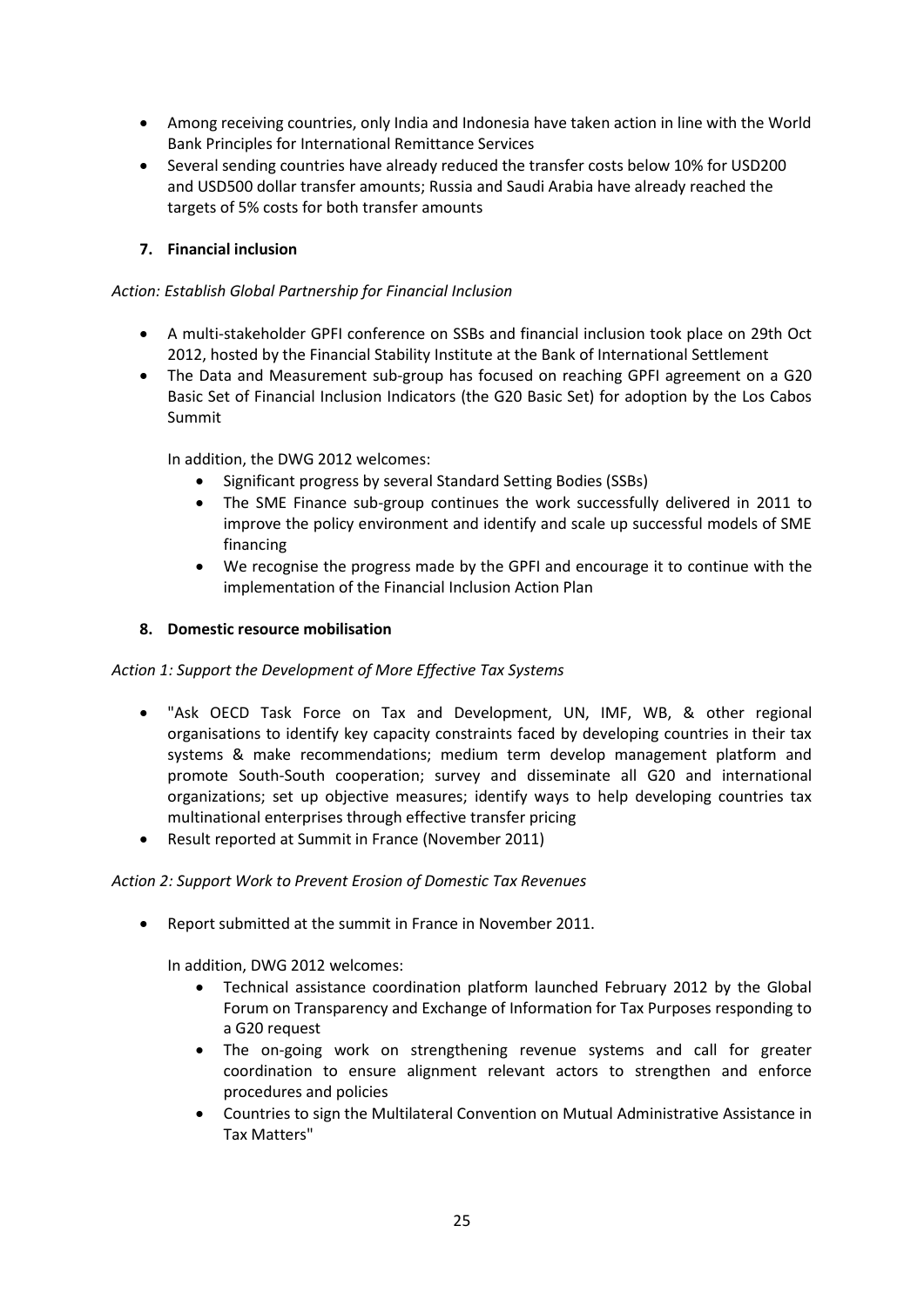### **9. Knowledge sharing**

*Action: Enhance the Effectiveness and Reach of Knowledge Sharing*

- Request the Task Team on South-South Cooperation (TT-SSC) and UNDP to recommend how knowledge sharing activity, including North-South, South-South, and triangular cooperation, can be scaled up
- Launching a platform to enhance coordination of technical assistance by the Global Forum on Transparency and Exchange of Information

In addition, DWG 2012:

 Looks forward to full implementation of KS platforms on agriculture and food security, human resource development and growth with resilience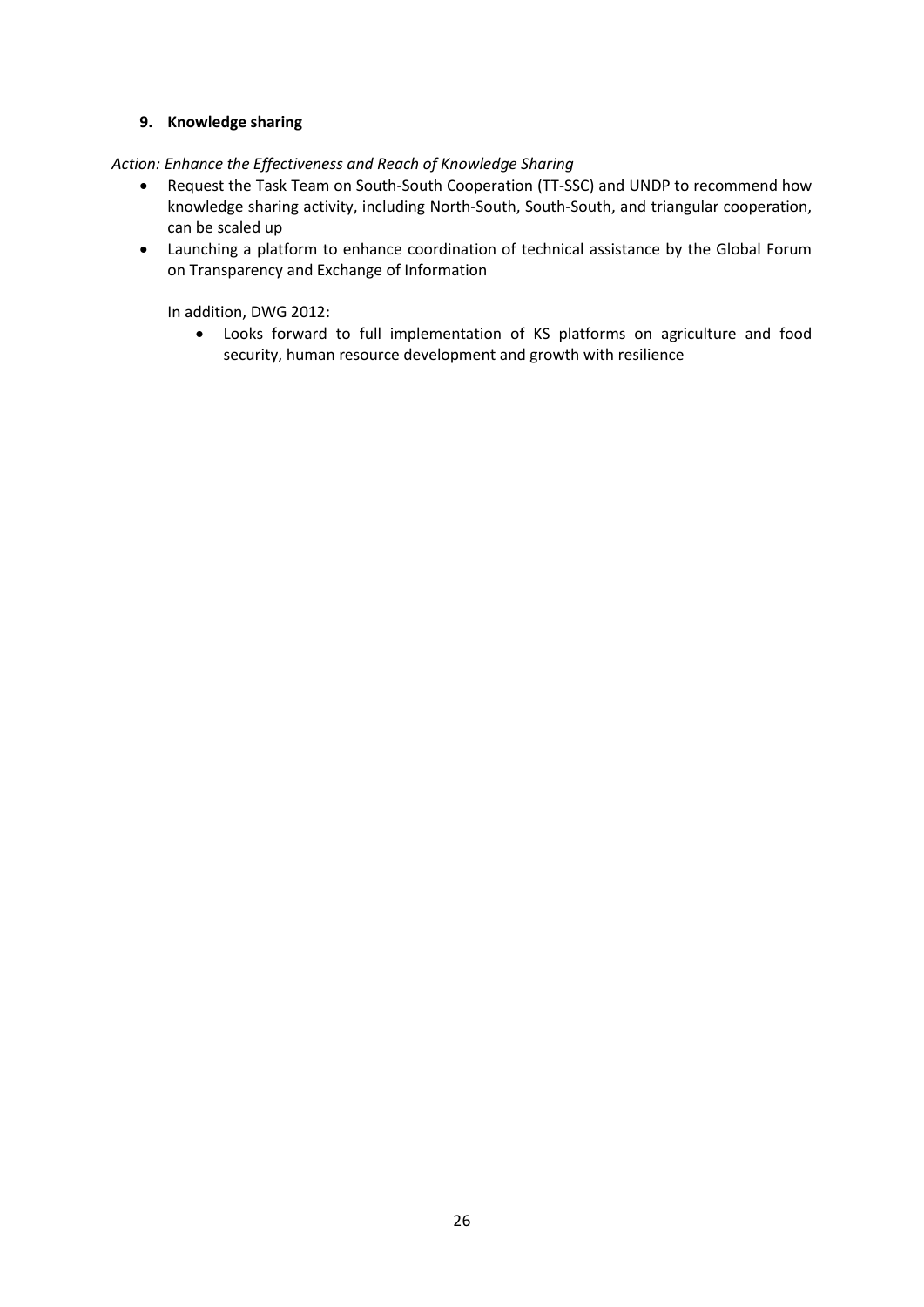| Area                              | Key priorities for Commonwealth and                                                                                                                       | G20-ComSec<br>Link to Seoul Consensus and its |                                                                           |  |  |
|-----------------------------------|-----------------------------------------------------------------------------------------------------------------------------------------------------------|-----------------------------------------------|---------------------------------------------------------------------------|--|--|
|                                   | Francophonie                                                                                                                                              | communique                                    | follow-up                                                                 |  |  |
|                                   |                                                                                                                                                           |                                               | Has progress been made?                                                   |  |  |
| Trade                             | Expand G20 DFQF to 100%, all G100                                                                                                                         | Cape Town                                     | No progress, for non-LDCs (not in<br>MYAP)                                |  |  |
| Commonwealth                      | Development friendly RoO                                                                                                                                  | Cape Town                                     | No progress and not in MYAP                                               |  |  |
| (2011)                            | LDC services modalities for all G100                                                                                                                      | Cape Town                                     | Only for LDCs so far                                                      |  |  |
|                                   | Conclude Doha                                                                                                                                             | Cape Town                                     | No progress                                                               |  |  |
|                                   | Ambitious A4T agenda (incl. trade adjustment)                                                                                                             | Cape Town                                     | This is being discussed, especially in<br><b>Africa</b>                   |  |  |
|                                   | Address preference erosion through aid for<br>adjustment, SVEs are excluded from major trade<br>deals                                                     | Cape Town                                     | Through AfT, although many country<br>excluded from regional trade deals  |  |  |
|                                   | Climate change and export competitiveness                                                                                                                 | Cape Town                                     | Not discussed                                                             |  |  |
| Financial                         | Ensure existing G20 agenda sensitive challenges                                                                                                           | Cape Town                                     | Some progress, but lack of sufficient                                     |  |  |
| inclusion                         | faced by to small and poor states (e.g. data<br>collection, or regulation),                                                                               |                                               | attention to small states issues in<br><b>SME guidelines, SME finance</b> |  |  |
| Massa et al<br>(2011)             |                                                                                                                                                           |                                               | challenge and financial inclusion<br>indicators.                          |  |  |
|                                   | G20/institutional -new lending policies: e.g. to<br>address across-country inclusion                                                                      | Cape Town                                     | <b>No</b>                                                                 |  |  |
|                                   | New G20 proposals -e.g. south/south learning on<br>mobile financial services                                                                              | Cape Town                                     | Yes, some learning under GPFI                                             |  |  |
| Growth with                       | An initiative to expand the country-focused                                                                                                               | Cape Town                                     | Resilience as a principle, but weak                                       |  |  |
| resilience                        | vulnerability and resilience profiling exercise                                                                                                           |                                               | implementation in the action plan                                         |  |  |
|                                   | launched by the Commonwealth Secretariat;                                                                                                                 |                                               |                                                                           |  |  |
| Briguglio (2011)                  | initiative to finance programmes in these countries                                                                                                       | Cape Town                                     | No new fund established, but G20                                          |  |  |
|                                   | fostering resilient growth, through the creation of                                                                                                       |                                               | fiscal and financial stimuli for G20                                      |  |  |
|                                   | a Growth with Resilience Trust Fund (GRTF); and                                                                                                           |                                               | and Trade Finance.                                                        |  |  |
|                                   | The development of a framework to promote                                                                                                                 | Cape Town                                     | MYAP is a general growth model,                                           |  |  |
|                                   | growth in PSMV countries.                                                                                                                                 |                                               | without specific small state features                                     |  |  |
|                                   | Strengthening outreach                                                                                                                                    | No                                            | <b>Weak outreach</b>                                                      |  |  |
|                                   | Reduce remittances costs and increase remittances<br>(2011 general paper)                                                                                 | No                                            | Progress on remittances and costs                                         |  |  |
| Food security                     | Commitments / investment AFSI and monitoring<br>progress of AFSI                                                                                          | Washington                                    | AFSI pledges met in terms of<br>commitments (2012 report)                 |  |  |
| Commonwealth                      | Building national capacity to develop food security                                                                                                       | Washington                                    | Agresults pilot projects in Zambia,                                       |  |  |
| and Stevenson<br>(2012)           | plans in PSMV                                                                                                                                             |                                               | Kenya, Nigeria, not yet others (as of<br><b>March 2013)</b>               |  |  |
|                                   | Discourage use of export restrictions                                                                                                                     | No                                            | Good progress on removing export<br>restrictions                          |  |  |
|                                   | Developing a toolbox for increasing productivity of<br>small landholders; promote use of risk<br>management techniques, establish networks of<br>support; | Washington                                    | <b>AgResults</b>                                                          |  |  |
|                                   | Research on food security PSMV                                                                                                                            | Washington                                    | No emphasis on PSMV                                                       |  |  |
|                                   | Sustainable use of natural resources (e.g.                                                                                                                | Washington                                    | <b>Market information (AMIS)</b>                                          |  |  |
|                                   | governance, transparency)                                                                                                                                 |                                               |                                                                           |  |  |
| Infrastructure<br>(in 2011 paper, | Infrastructure for sustainable development                                                                                                                | No                                            | HLP and studies, but implementation<br>of MDB action plan and HLP?        |  |  |
| te Velde, 2011)                   |                                                                                                                                                           |                                               |                                                                           |  |  |
| Knowledge                         | Promote diversity and link with small states                                                                                                              | No                                            | Little information available, and very                                    |  |  |
| sharing                           | network                                                                                                                                                   |                                               | little on small states.                                                   |  |  |
| (in 2011 paper,                   |                                                                                                                                                           |                                               |                                                                           |  |  |
| te Velde, 2011)                   |                                                                                                                                                           |                                               |                                                                           |  |  |

# **Table B2 Tracing commonwealth priorities in G20 communiques and actions**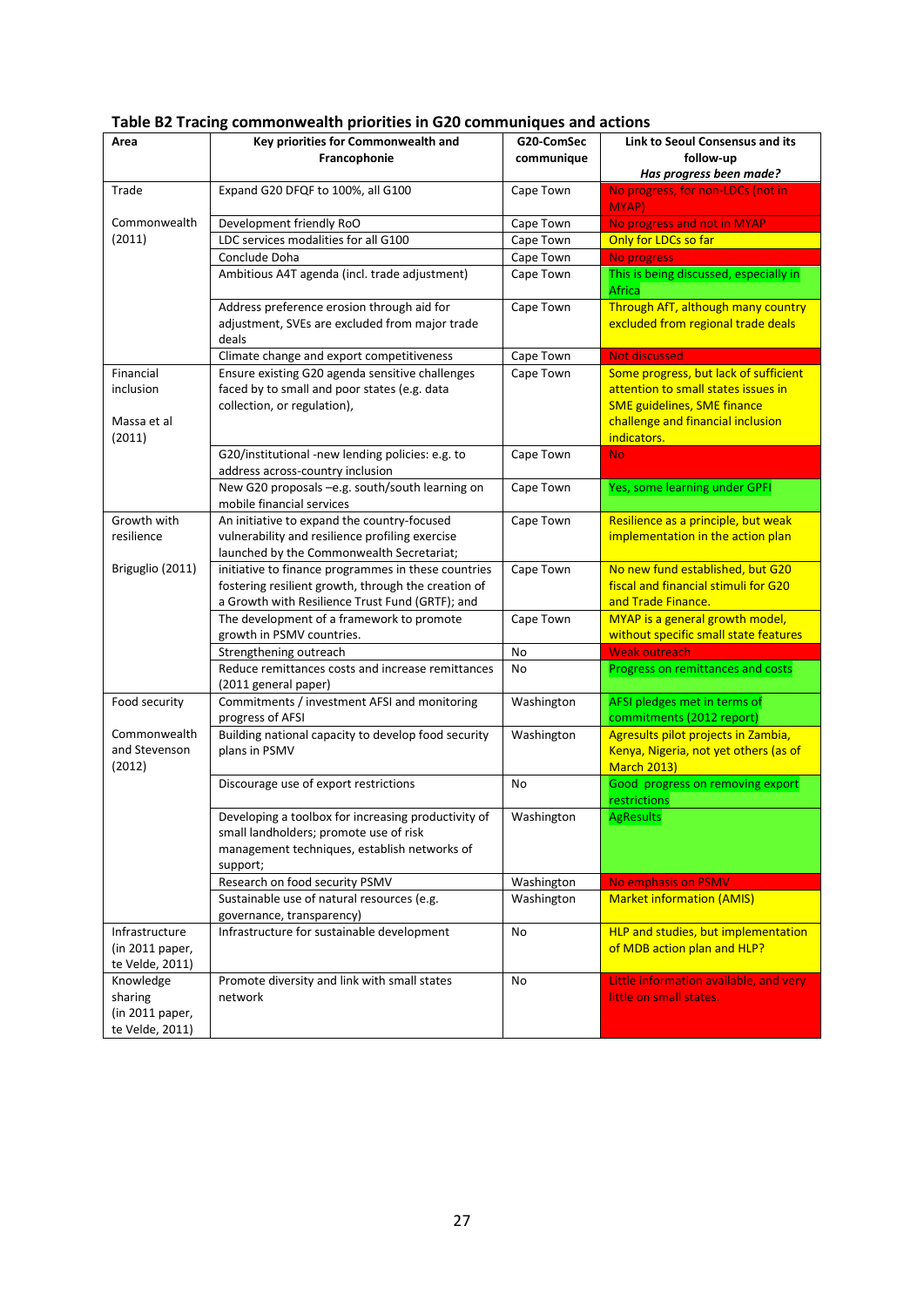# <span id="page-28-0"></span>**Appendix C - G20-Commonwealth meeting outcome statements**

#### **Outcome Statement: Commonwealth-Francophonie-G20 Meeting**

#### Washington DC

1. Meeting in Washington DC on the sidelines of the IMF and World Bank 2012 Spring Meetings, the Commonwealth and La Francophonie held an outreach meeting with Mexico, 2012 President of the G20, together with several members of the G20 Development Working Group (DWG). Commonwealth and Francophonie participants included a large number of developing countries from Africa, Asia-Pacific and Caribbean regions. The meeting provided an important opportunity for several of the world's poorest, smallest and most vulnerable countries to share with the G20 Chair and some of the G20 DWG members, their experiences in addressing their most pressing development challenges, as well as their perspectives on the key priority actions needed by the international community, including the G20, to address these challenges. Participants noted a wide range of challenges, including inter alia the challenge of achieving sustainable development, addressing regional challenges and finding regional solutions to these, as well as identifying job-creating pathways to higher growth, strengthening green accounting frameworks, and addressing the challenges that many of our member countries face in building sustainable wetlands and marine resources.

2. We welcomed Mexico's initiative to hold the outreach meeting and the opportunity this has provided to receive an update on recent developments within the G20, and in particular the work of the G20 DWG. Our meeting builds on the successful Commonwealth-Francophonie and G20 DWG outreach meeting held in Cape Town in 2011, which focused on the acute challenges in building growth with resilience, strengthening international trade and promoting financial inclusion in the poorest, smallest and most vulnerable members of the Commonwealth and Francophonie. Our discussions today have extended and deepened our on-going dialogue on development issues.

3. We welcomed the continued pursuit by the G20 DWG of its multi-year action plan on development, noting in particular that the plan focuses on several policy challenges which are of critical importance to developing Commonwealth and Francophonie countries. As stated by the Mexican Presidency, G20 priorities for 2012 include improving food security, fostering financial inclusion, the pursuit of inclusive green growth and sustainable development and infrastructure development. Our discussions recognized that food insecurity and the challenges of building green growth and green economies in the context of sustainable development rank among the most urgent priorities in many of the poorest, smallest and most vulnerable countries of the Commonwealth and the Francophonie and accordingly we have focused our discussion today on these two priorities.

4. We welcome Mexico's initiative to begin G20 work on inclusive green growth and sustainable development. This initiative recognizes the particular importance of green growth and sustainable development to low-income countries and small island developing states who are most dependent of their natural resources. We have sought to build on these efforts through a detailed discussion of the priorities, experiences and perspectives of the poorest, smallest and most vulnerable members of the Commonwealth and the Francophonie. These countries are particularly challenged by profound interconnected challenges related to climate change, water, food and energy security. For these countries, the concepts of green economies and green growth in the context of sustainable development offer an important opportunity to address their challenges in a holistic way, opening for them a transformation pathway, away from crisis, towards growth and sustainable development. Our discussion has shown that for these countries, building green economies, green growth and sustainable development can provide resilience to external shocks, reduce environmental risks and protect and enhance the natural resource base of the economy. In their pursuit of green growth and sustainable development, these countries also share many of the objectives of the G20, including the need to generate new sources of growth and employment, particularly amongst the youth, increasing energy efficiency, promoting sustainable consumption and production and renewable energy supplies.

5. Evidence from the poorest and smallest members of the Commonwealth and Francophonie has highlighted four key priorities for the international community, including the G20, in support of their efforts to promote green economies, green growth and sustainable development. These include a scaling up of investment in the natural resource base of developing countries as a key basis for green production and growth; new initiatives to promote knowledge sharing on the experiences, practices and lessons learned to date in forging effective pathways to green growth and sustainable development, including building communities of practice in these countries, in visioning and implementing specific Green Economy policies and strategies; identifying and securing viable financing options and frameworks to support transformative actions in developing countries; and achieving stronger and more concerted international support for costed and time-bound national implementation frameworks for the Green Economy which embrace an integrated and cross-sectoral approach tied to sustainable development objectives. Our discussions have also shown that to build momentum for the achievement of these priorities, increased international recognition and commitment will be needed, of the special challenges faced by these countries, in building more resilient economies, through key global processes in 2012, including the forthcoming G20 Los Cabos Summit, the Rio+20 Conference and the UNFCCC climate change process. We have urged that these processes be pursued with both a high level of ambition to support the development of climate resilient, lower-carbon economies in particularly vulnerable countries and strengthened efforts to bring the international community closer to an agreed and more joined-up approach to sustainable development in these countries.

6. We welcomed the important progress which has been made by the G20 in promoting food security and the commitment of the G20 Presidency to take this forward. Food insecurity poses an acute challenge to many of the poorest, smallest and most vulnerable members of the Commonwealth and the Francophonie. Our discussions have examined these challenges, including the causes of food insecurity in these countries in terms of both the availability of food and access to it. Compelling evidence has shown that food insecurity can quickly erode resilience and exacerbate vulnerabilities in these countries. We have examined several examples of the impacts this is having, on countries' abilities to maintain effective social safety nets, reduce poverty and achieve sustainable growth; and have considered an extensive range of measures being implemented by these countries to promote food security, including strengthened national strategic plans, experience sharing, training, the management of food reserves, weather risk and social protection mechanisms.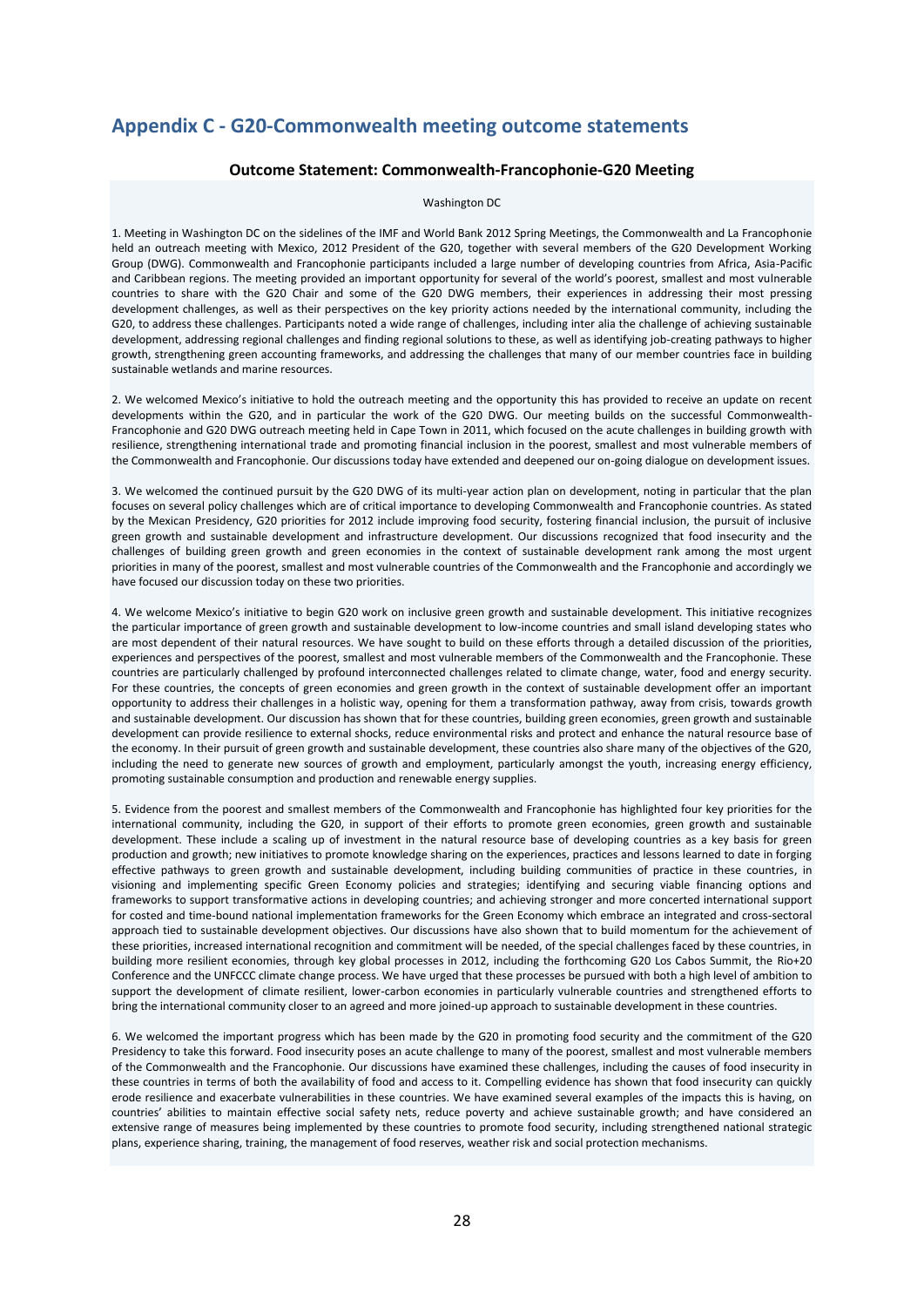7. We have also recognized that national efforts need to be complemented by more concerted international action to strengthen food security in the poorest, smallest and most vulnerable countries. Evidence from these countries highlights the need for a cohesive set of measures to achieve this. These include securing longer-term commitments for future investment, financial and technical assistance; enhancing support for building national capacity; enabling a growth-oriented global trade environment; adapting new research to better assist the poorest, smallest and most vulnerable developing countries; developing tools to help increase productivity for small landholders in countries that face the greatest development challenges; promoting long-term sustainable use of natural resource proceeds, adapted where possible to the needs of the poorest, smallest and most vulnerable countries; and encouraging the international community including the G20, to broaden, for these countries, the set of development issues associated with food insecurity, including a more detailed focus on environmental factors.

8. The Commonwealth and the Francophonie have also identified food security as a major global challenge. Commonwealth Heads of Government discussed food security at their summit in Perth in October 2011 and set out the Perth Declaration on Food Security Principles; and leaders of the Francophonie at their Summit meetings in 2008 and 2010 have similarly strongly emphasized the urgency in addressing food insecurity in the poorest developing countries. We recognized that the two associations have strong comparative advantages in advocacy and consensus building, developing networks of support, sharing knowledge and learning, both among countries and regions. We noted that research by the two associations, into some relatively lesser known causes of food security, the inter-linkages among food security, trade and green growth and sustainable development, and on how the causes and impacts of food insecurity have differing impacts across countries, can contribute to a better understanding of the some of the international policy measures to be adopted in addressing food insecurity.

9. We welcomed Mexico's commitment to intensive G20 outreach and the work of the Commonwealth and Francophonie Secretariats on food security and green growth and sustainable development. We have agreed to continue to collaborate closely to facilitate dialogue and the sharing of knowledge and information across G20 and non-G20 member states, and with wider audiences. We agreed that a strong outreach process by the G20 DWG is essential to the success of its multi-year action plan on development and that the Commonwealth and the Francophonie, two associations which include the majority of the worlds' poorest, smallest and most vulnerable countries, can play an important role in bringing to the attention of the DWG the key developmental challenges and priorities of these countries. We have agreed to explore further opportunities to deepen the dialogue between the G20 DWG and the two associations.

10. We thanked the Mexican G20 Presidency for facilitating this meeting and the World Bank for providing the venue for our meeting. We are also grateful to the Government of Australia for its financial support for the Commonwealth-G20 development dialogue.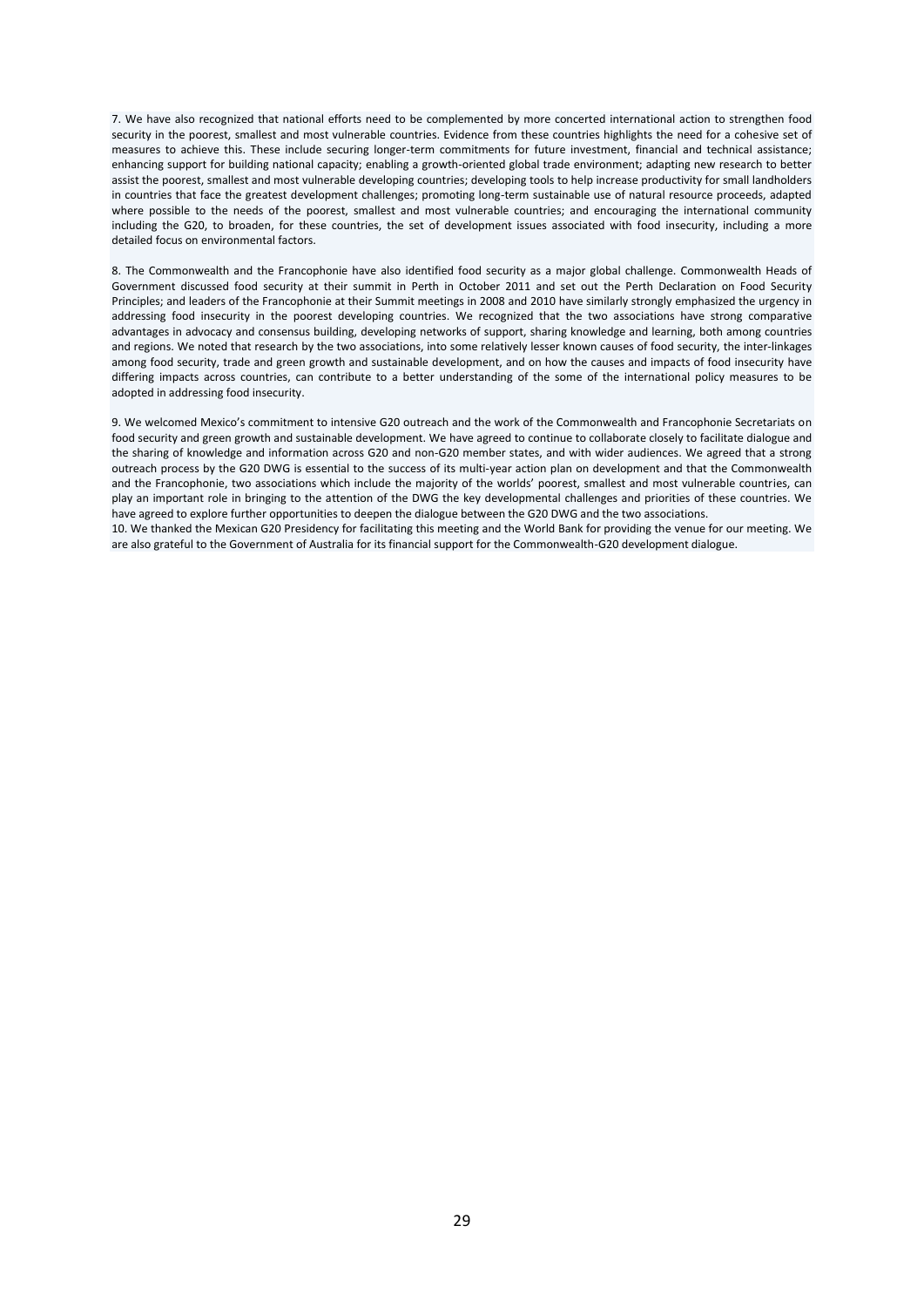#### **Cape Town Statement on the G20 Multi-Year Action Plan on Development**

#### **Commonwealth Secretariat and Organisation Internationale de La Francophonie**

#### **June 28, 2011**

1. Members of the Commonwealth and the Francophonie, including a number of developing countries from Africa, Asia-Pacific and Caribbean Regions, together with several G20 members of the two associations, participated in a Commonwealth-La Francophonie conference on the G20 Multi-Year Action Plan on Development, held in Cape Town on 28<sup>th</sup> June 2011. We welcomed a presentation by South Africa, co-Chair with France and Korea of the G20 Development Working Group (DWG) on progress by the DWG. We also welcomed the attendance and participation of a number of other G20 member countries and international organisations.

2. We reflected on the multiple challenges confronting developing countries of the two associations, particularly the poorest, smallest and most vulnerable economies, including a disproportionate risk of failing to overcome poverty and other consequences, and the need to strengthen growth and manage risks associated with weak resource capacity and economic vulnerability.

3. We welcomed the establishment and pursuit of the G20 DWG multi-year action plan on development. The nine areas of this action plan – infrastructure, human resource development, trade, private investment and job creation, food security, growth with resilience, financial inclusion, domestic resource mobilization, and knowledge sharing - are critical development challenges. Our discussion focused on three of these pillars - trade, growth with resilience and financial inclusion. These areas rank among the most essential areas of challenge for developing countries in securing sustainable growth, effectively participating in global trade and widening and deepening domestic financial markets to ensure the participation of the unbanked and small and medium enterprises.

4. The poorest, smallest and most vulnerable countries have seen their share of global trade progressively decline. We noted that two interlinked factors - inadequate market access and limited trade capacity – have contributed to this; and agreed that domestic policy action and consistent multilateral support can serve to enable these countries to become more competitive and expand their exports. The Doha Development Round has now stalled. We urged the DWG to promote an urgent initiative to return development issues to the centre stage of the WTO negotiating agenda, with particular attention paid to the issues of agriculture, preferential market access, rules of origin, trade in services and preference erosion.

5. We offered a number of practical suggestions to the DWG, including proposals to establish a task force to examine the feasibility of a more comprehensive duty-free and quota-free market access framework; examining options to simplify and streamline rules of origin; and early and concerted implementation of the WTO services modalities for LDCs and the expansion of these modalities, as well as the overall G20 preference regime to benefit all of the poorest and most vulnerable countries. We noted a number of additional issues affecting trade in these countries, including non-tariff barriers such as standards and labelling; regional integration, the effects of climate change on trade and initiatives to expand aid for trade and productive capacity development. South-South trade to these countries is particularly important and we called for improved market access provision by emerging market economies. Several further practical suggestions include monitoring progress on aid for trade and coordinating the implementation of development-related commitments.

6. We considered the challenges experienced by the poorest, smallest and most vulnerable countries in achieving growth with resilience so as to withstand economic shocks, including low growth rates, high debt rates and the impact of climate change and natural disasters. The smallest countries are especially vulnerable because of their economic openness, dependence on a narrow range of exports, dependence on strategic imports and peripherality. We welcomed the economic resilience framework and country-focused vulnerability and resilience profiling developed and successfully piloted by the Commonwealth Secretariat, which focuses on competitiveness, savings, macroeconomic stability, market efficiency, good political governance, social development and environmental management. We recommended that the DWG promote its use, expand the country-focused vulnerability and resilience profiling exercise, create a Growth with Resilience Trust Fund to finance programmes in developing countries which foster growth with resilience; and develop a framework to promote growth in the world's poorest, smallest and most vulnerable countries.

7. We welcomed the progress made by the G20 in promoting financial inclusion. We noted the wide range of initiatives implemented by developing countries to promote financial inclusion, including technological and market innovation, private investment initiatives and financial literacy training initiatives, and the successes which have emanated from these initiatives. Several factors influence access to finance by households including employment, education and qualifying requirements. We reviewed supply side and demand side factors affecting the financing of small and medium enterprises in developing countries, including small amount transactions, lack of transparency, limited tailored financial services, limited competition, and physical inaccessibility. Where necessary, developing countries should implement policies to address these factors. A number of further practical measures were recommended to meet the goals of financial inclusion. These included the adoption of an SME financing framework that is appropriate for developing countries; development of a set of indicators on financial inclusion; the formulation of principles for effective financial inclusion, development of region specific programmes; new initiatives to build capacity, including in insurance and m-financial services as well as south-south learning programmes; reviewing IFI lending policies towards countries, and re-considering the financial action task force principles in small states.

8. We welcomed this conference and the work of the Commonwealth Secretariat and La Francophonie on trade, growth with resilience and financial inclusion. We have asked the two organisations to collaborate closely with the G20 DWG through facilitating dialogue to address the needs of the poorest, smallest and most vulnerable countries. We recognised that a strong outreach process by the G20 DWG is essential to the success of its multi-year action plan on development, and we urge the G20 DWG to draw on the resources of the Commonwealth and La Francophonie in the context of extensive analytical research, consensus-building and advocacy.

9. We expressed appreciation to the Government and people of South Africa for hosting this conference. We agreed to reconvene shortly to discuss challenges and options in regard to innovative finance for development.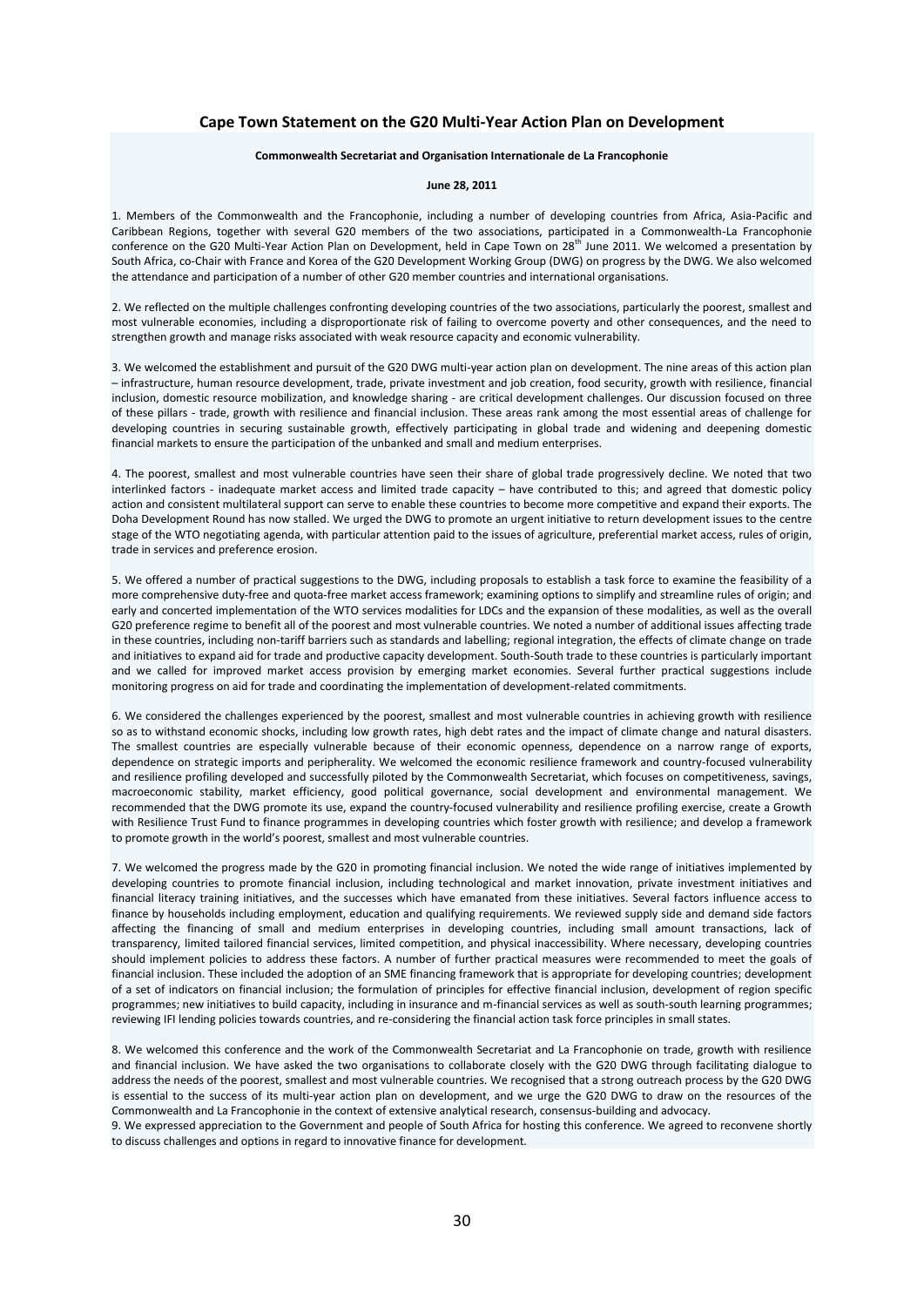# <span id="page-31-0"></span>**Appendix D - G20 development principles**

- 1. **Focus on economic growth.** Be economic-growth oriented and consistent with the G20 Framework for Strong, Sustainable and Balanced Growth, which requires narrowing of the development gap. More robust and sustainable economic growth in LICs will also go hand-inhand with their capacity to achieve the MDGs. Actions and policies should have the capacity to significantly improve the prospects for inclusive, sustainable and resilient growth above business as usual.
- 2. **Global development partnership.** Engage developing countries, particularly LICs, as equal partners, respecting their national ownership and recognizing that the most important determinant of successful development is a country's own development policy. Ensure that actions foster strong, responsible, accountable and transparent development partnerships between the G20 and LICs.
- 3. **Global or regional systemic issues.** Prioritize actions that tackle global or regional systemic issues such as regional integration where the G20 can help to catalyse action by drawing attention to key challenges and calling on international institutions, such as MDBs, to respond. Focus on systemic issues where there is a need for collective and coordinated action, including through South-South and triangular cooperation, to create synergies for maximum development impact.
- 4. **Private sector participation.** Promote private sector involvement and innovation, recognizing the unique role of the private sector as a rich source of development knowledge, technology and job creation. Encourage specific ways to stimulate and leverage the flows of private capital for development, including by reducing risks and improving the investment climate and market size.
- 5. **Complementarity.** Differentiate, yet complement existing development efforts, avoiding duplication, and strategically focus on areas where the G20 has a comparative advantage and can add value focusing on its core mandate as the premier forum for international economic cooperation.
- 6. **Outcome orientation.** Focus on feasible, practical and accountable measures to address clearly articulated problems that are serious blockages to significantly improving growth prospects for developing countries. Such measures should have the potential to provide tangible outcomes and be significant in impact. Implementation of G20 action on development should be monitored through an adequate accountability framework.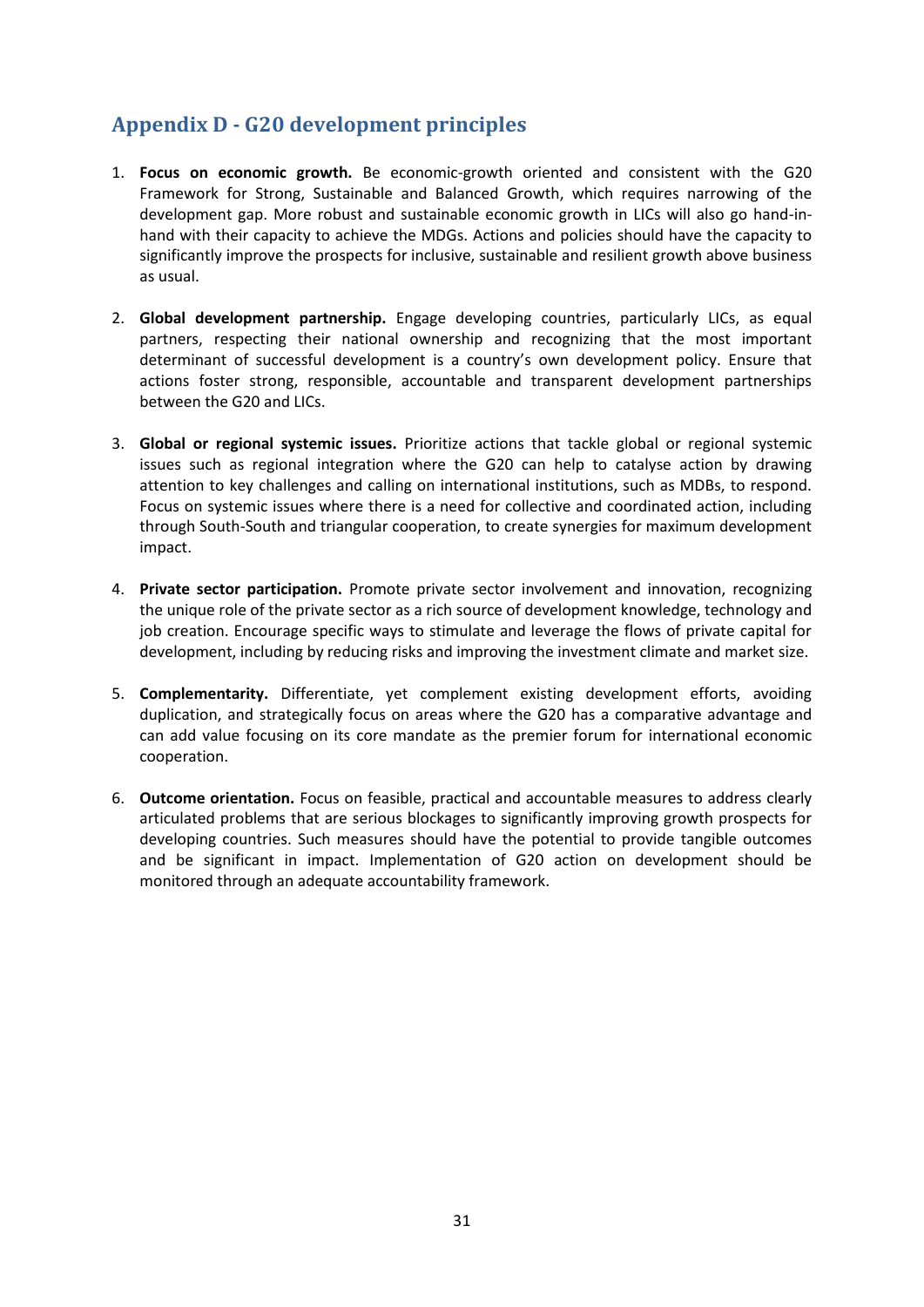# <span id="page-32-0"></span>**Appendix E - The G20 – positive and negative aspects in relation to accountability of the G20**

| <b>Positive aspects</b>                                                                                                                                                                                                                                                                                                                                                                                                                                                                                                                                                                                                                                                                                                                                                                                                | <b>Negative aspects</b>                                                                                                                                                                                                                                                                                                                                                                                                                                                                                                                                                                                                                                                                                                                                                                                           | <b>Suggestions</b>                                                                                                                                                                                                                                                                                                                                                                                                                                                                                                                                                                                                                                                                                                                                                      |  |  |  |
|------------------------------------------------------------------------------------------------------------------------------------------------------------------------------------------------------------------------------------------------------------------------------------------------------------------------------------------------------------------------------------------------------------------------------------------------------------------------------------------------------------------------------------------------------------------------------------------------------------------------------------------------------------------------------------------------------------------------------------------------------------------------------------------------------------------------|-------------------------------------------------------------------------------------------------------------------------------------------------------------------------------------------------------------------------------------------------------------------------------------------------------------------------------------------------------------------------------------------------------------------------------------------------------------------------------------------------------------------------------------------------------------------------------------------------------------------------------------------------------------------------------------------------------------------------------------------------------------------------------------------------------------------|-------------------------------------------------------------------------------------------------------------------------------------------------------------------------------------------------------------------------------------------------------------------------------------------------------------------------------------------------------------------------------------------------------------------------------------------------------------------------------------------------------------------------------------------------------------------------------------------------------------------------------------------------------------------------------------------------------------------------------------------------------------------------|--|--|--|
| Included emerging powers quickly<br>$\bullet$<br>and effectively, revealing their<br>interests<br>Effective crisis manager<br>Focus on activities such as agenda<br>$\bullet$<br>setting, policy, policy<br>coordination, consensus building<br>and task distribution across<br>existing institutions<br>Promoting mutual understanding<br>$\bullet$<br>and more personal relationships<br><b>Leadership and effectiveness</b><br>$\bullet$<br>Systematic coordination<br>$\bullet$<br>Linking dialogues<br>$\bullet$<br>Flexibility<br>$\bullet$<br>Platform for exchange of ideas<br>$\bullet$<br>Instances of an accountability<br>$\bullet$<br>framework in relation to financial<br>reporting<br>Topics of success: Bretton Woods<br>institution reform, banking<br>regulation agreement,<br>coordinated stimulus | Unclear membership criteria, 173<br>$\bullet$<br>countries excluded, few African,<br>small or low-income countries,<br>'plurilateralism of the big'<br>Ignored G24 and UN, weak<br>$\bullet$<br>representational legitimacy<br>No mechanisms for accountability<br>$\bullet$<br>to the broader international<br>community<br>Lack of communication of<br>$\bullet$<br>results/self-reporting<br>Ad hoc nature, non-binding, lack<br>$\bullet$<br>of formal set of rules<br>Troika does not work<br>$\bullet$<br>Small initiatives not game<br>٠<br>changers<br>Weak narrative on<br>implementation capacity; lack of<br>clarity of how agreements of G20<br>meetings are implemented<br>DWG agenda too broad,<br>٠<br>disconnected pillars<br><b>Undermines</b> existing system of<br>multilateral cooperation in | Transform G20 into global<br>$\bullet$<br>economic council with formally<br>weighted power<br>Take steps to recognise that<br>effective leadership involves<br>making commitments that stick<br>Establish an independent audit<br>$\bullet$<br>mechanism/permanent<br>accountability framework for<br>commitments including<br>surveillance and peer review<br>Establish objectives and<br>$\bullet$<br>measurable criteria for<br>membership<br>Develop outreach to broader<br>range of countries and develop<br>permanent secretariat to<br>institutionalise outreach<br>Provide good demarcation<br>$\bullet$<br>between the role of the G20 and<br>that of other bodies, such as the<br>G8 and the UN<br><b>Communicate</b> commitments and<br>implementation paths |  |  |  |
|                                                                                                                                                                                                                                                                                                                                                                                                                                                                                                                                                                                                                                                                                                                                                                                                                        | IFIs/UN<br>Legitimacy cannot be restored by<br>$\bullet$<br>a strategy of 'concessions at the<br>margins'<br>Lack of continuity<br>٠<br>Lack of evidence on mutual<br>$\bullet$<br>assessment system works                                                                                                                                                                                                                                                                                                                                                                                                                                                                                                                                                                                                        |                                                                                                                                                                                                                                                                                                                                                                                                                                                                                                                                                                                                                                                                                                                                                                         |  |  |  |

Source: Te Velde (2012)